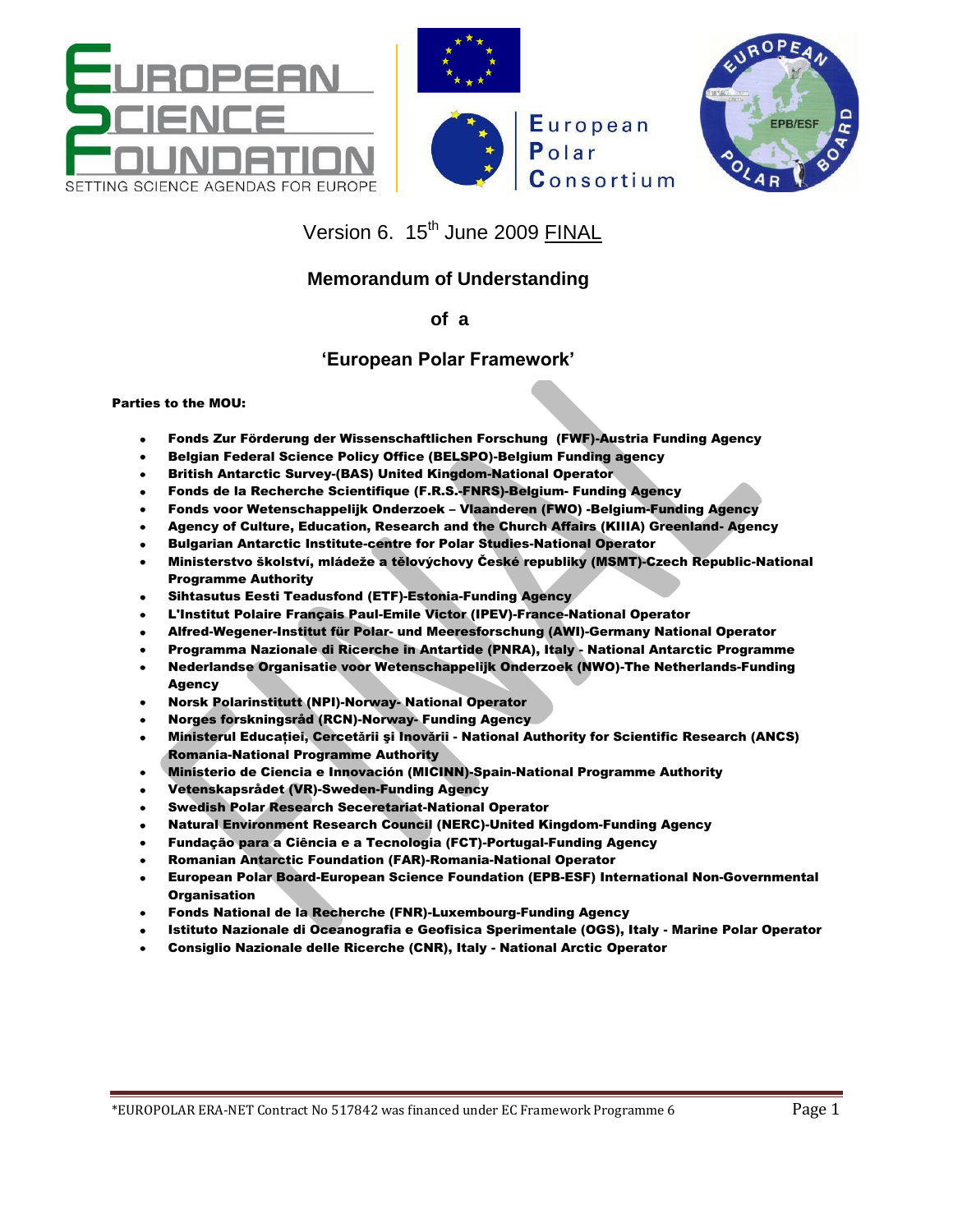







#### **Note on the composition of the participating organisations of the MOU\***

The parties to this MOU are national polar programme authorities, funding agencies and national polar operators who are involved in financing, managing or operating Polar research activities in the Arctic and Antarctic and have no conflict of interests in regard to the launching of competitive calls for proposals to the science community at the European level. The agreement is open for new parties or countries to join at any stage in consultation and agreement with the European Polar Board Plenary as long as the general principles and spirit of the MOU are respected and that the organisations fulfil the this general description as a participating party with the goal of enhancing European Cooperation of Research in the Polar Regions.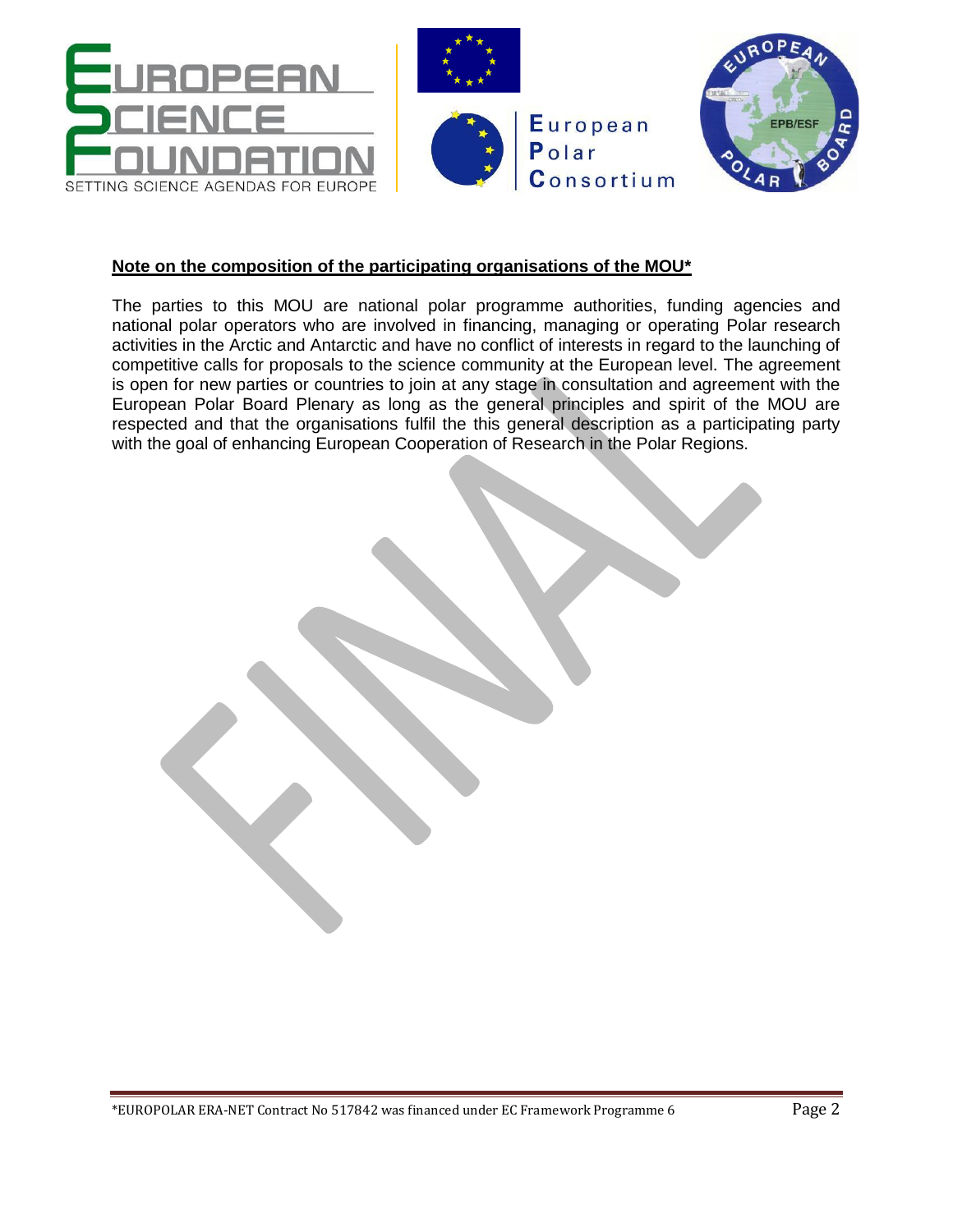# **Introduction and objectives of the 'European Polar Framework' MOU**

Based on the results and experiences of the EC EUROPOLAR ERA-NET\* project It has been recognized that the optimal form of cooperation and coordination of European national polar programmes would be through a memorandum of understanding implemented by the European Polar Board. In general terms the undersigned national polar programme authorities, national funding agencies and national polar operators therefore agree on the following aspects of general cooperation under a Memorandum of Understanding forming the basis of a 'European Polar framework'.

This flexible and open framework encourages variable geometry cooperation in areas of strategy, programmes, infrastructures, and the general and convergence of activities. The national polar programme authorities, national funding agencies and national polar operators as parties to this agreement will encourage and utilise this framework as much as possible in the context of developing multi-country programmes and engagements in the future although it does not in anyway reduce or provide a barrier to bilateral cooperation and agreements outside of this framework agreement.

The general strategy and usage of this 'European Polar Framework' will be overseen by the participating organisations of the MOU connected with the activities of the European Polar Board and with a central coordinating function by the European Polar Board Unit of the European Science Foundation.

The MOU should be reviewed every three years to ensure appropriateness of the content and operation of the MOU.

### **Role of the Parties to this MOU:**

The parties of this European Polar Framework MOU recognize that is a flexible and open cooperation framework which is not a legal or contractual undertaking. However the parties commit to working together as much as possible to realize the general areas of the MOU through cooperation between their national programmes and by the coordinated usage of their research infrastructures on a case specific initiative or defined transnational programme call.

# **The background context of EUROPOLAR ERA-NET and the ESF European Polar Board:**

This MOU was developed as a deliverable from the EC project EUROPOLAR ERA-NET\* which lasted from  $1<sup>st</sup>$  March 2005 to 28<sup>th</sup> February 2009. The final deliverable has been passed to the European Polar Board (an international non-governmental strategic committee of European Polar Programme Directors and Managers which is hosted under the legal entity of the European Science Foundation). The ESF European Polar Board will focus on the implementation of the MOU in the context of the European Polar Boards scientific and strategic activities. The MOU on a 'European Polar Framework' will therefore form a core flexible instrument of the European Polar Board facilitating and enhancing cooperation between countries in launching joint calls, coordination of polar research facilities and increased joint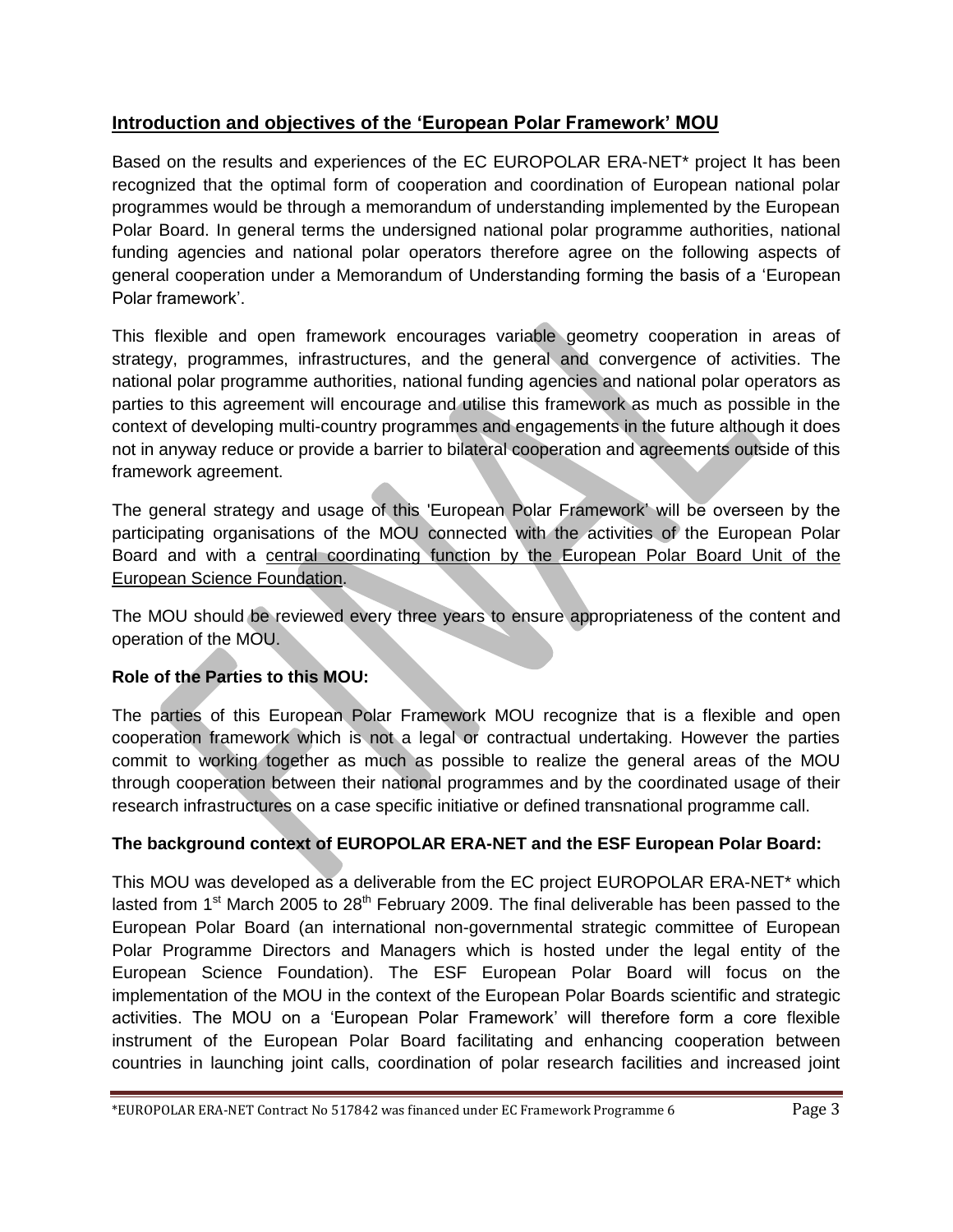planning of activities where appropriate and between the national programme authorities, funding agencies and national polar operators who are party to this agreement.

# **Areas of the European Polar Framework:**

#### **1. General Strategy and Funding Coordination:**

The parties to this MOU recognize the importance of strategic discussions on the coordination of national funding, the development of joint programmes and strategies in European Polar Research. The partners to this MOU should discuss and agree on issues of joint strategic relevance to the coordination of funding mechanisms and Infrastructures as part of the work of the ESF European Polar Board. The structure and supporting functions of the 'European Polar Framework' MOU should be carried out inside the existing ESF European Polar Board organization and that the organizations participating in the MOU (if not already) should be encouraged to become full members of the Board.

The parties of this 'European Polar Framework' MOU are committed to ensuring continued cooperation in terms of enhancing efficiency, cost effectiveness and sustainability of national polar programmes or national polar activities in the context of the post-IPY environment. The importance of this mechanism of engagement to discuss high-level funding and strategic infrastructure issues is recognized by all participating agencies of this 'European Polar Framework' MOU. National programme authorities, funding agencies, and national polar operators as partners to this European Polar Framework MOU should as far as possible work towards convergence of strategies and priorities (scientific and technical) through examples of multilateral programmes or mutual access to research infrastructures.

### **2. Programmes and Joint Research Calls:**

A mechanism for joint programme calls has been tested and implemented through the PolarCLIMATE programme. New areas and themes for joint research programme calls should be identified and encouraged to be generated within the context of this 'European Polar Framework MOU' and implemented using a streamlined method of peer review and coordination of joint funding to address and support high-level European research objectives in the Polar Regions. The research programme calls should be operated in a variable geometry mode and should address large-scale scientific questions of importance at the European and/or global level where there is a critical mass of interested funding agencies and ministries. Topics should be agreed on by the participating funding agencies and national polar programme authorities in close cooperation and consultation with their constituent scientific communities and should fully utilize research facilities, observation platforms and logistics owned and operated by the participating organizations of this 'European Polar Framework' MOU.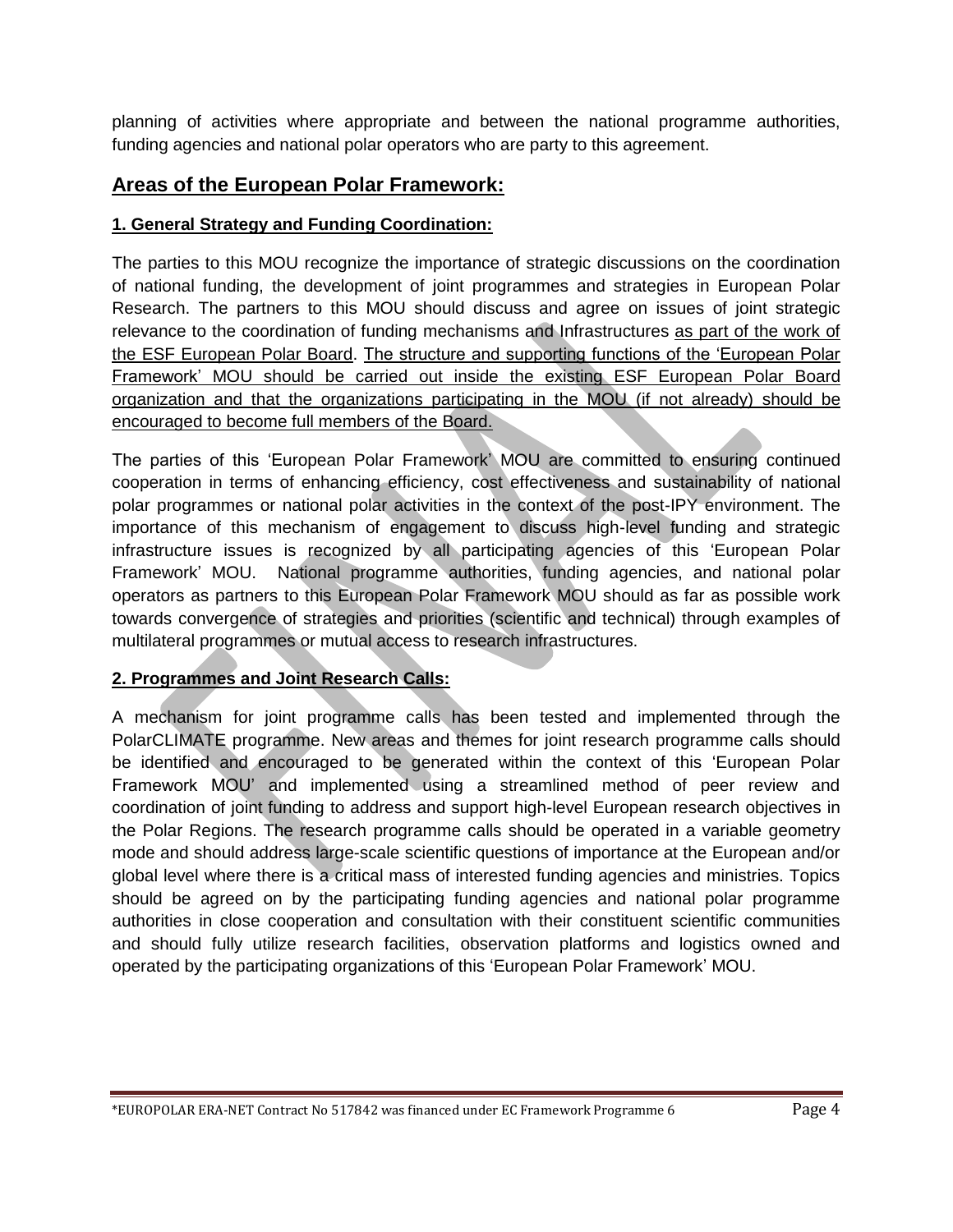#### **3. Infrastructure Coordination and Access:**

The parties under this 'European Polar Framework' MOU recognize that cooperation and aligning of observations between European and international research stations in the Arctic and Antarctic is becoming more essential in terms of high quality research, monitoring and cost effectiveness of access. The development of networks of research observatories in the Arctic and the Antarctic will have strong impact on the development of future coordinated polar programme activities.

The parties are encouraged to facilitate access to their own facilities and infrastructures for scientists from different European countries. The recommendations of the European Polar Consortium EUROPOLAR ERA-NET\* EC Project propose that networking of relevant facilities and increasing standardization of observations should be addressed. As much as possible participating ministries and agencies to this MOU should seek to find opportunities for collaborative clustering of facilities in relation to the projects implemented under the joint calls launched under the European Polar Framework as part of the ESF European Polar Board and its ongoing initiatives such as INFRAPOLAR and other polar infrastructure initiatives where appropriate. The development of coordinated observation networks in the Arctic and Antarctic is a core element of such cooperation between the owners and operators of research stations and observatories in these regions.

### **4. Convergence of National Polar Activities of European Scale and Scope:**

Mechanisms on the medium to long-term support and structuring of Polar (Arctic and Antarctic) research activities at the European level should be addressed through programmatic and joint funding instruments. The parties to this European Framework MOU will work towards enhanced coordination and integration of programme and infrastructure activities where there is an identified need or initiative which requires a common approach. This collaboration should remain an open and flexible framework for cooperation. National polar programmes can benefit from the critical mass generated by a collective approach to planning and implementation of research activities and opportunities for such collaborative efforts should be actively proposed and implemented with adequate national resources commensurate with the scale of the activity on an open and variable geometry basis.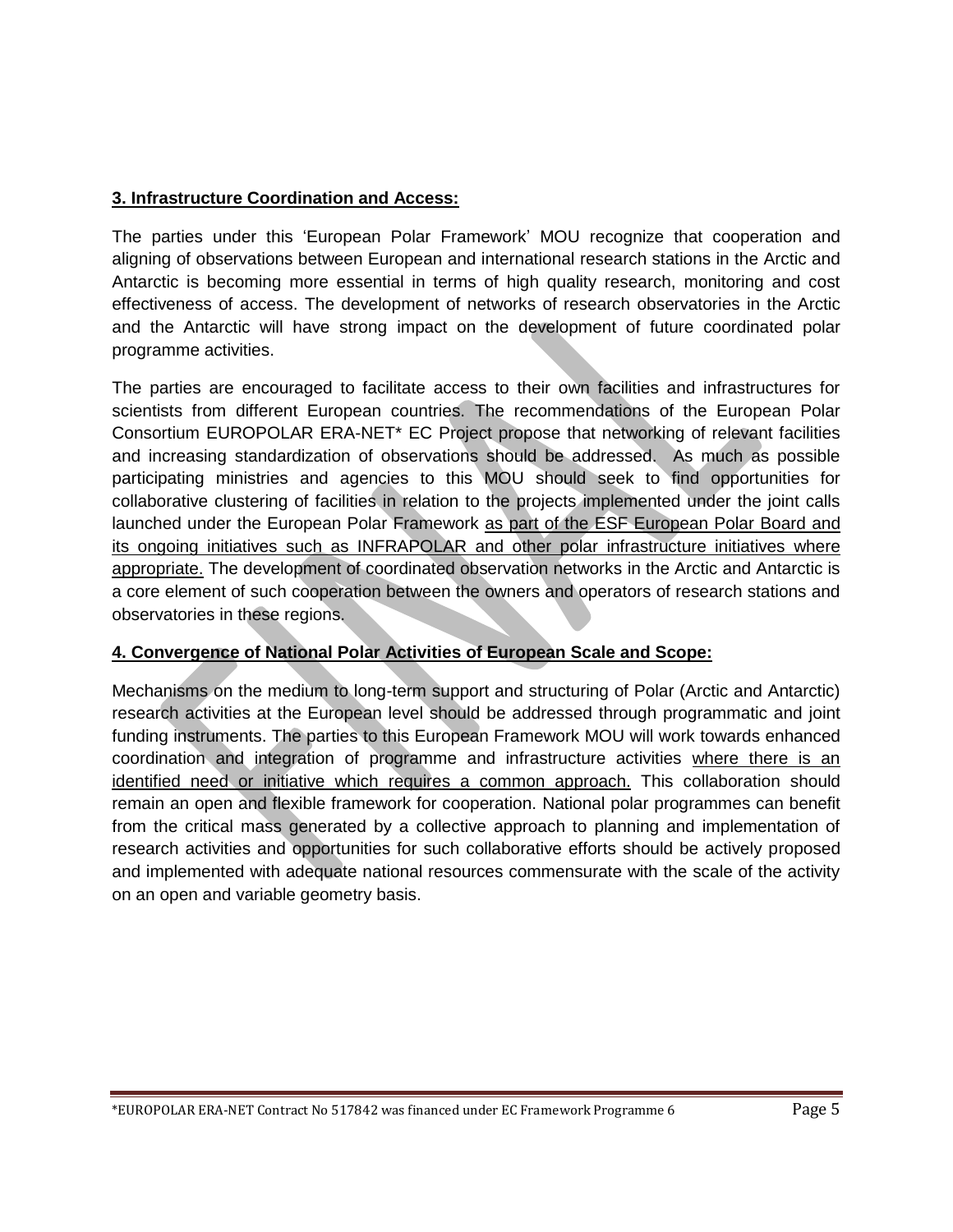Signatures of senior authorized representatives of the national polar programme authorities, national funding agencies and national polar operators participating in this Memorandum of Understanding of a 'European Polar Framework':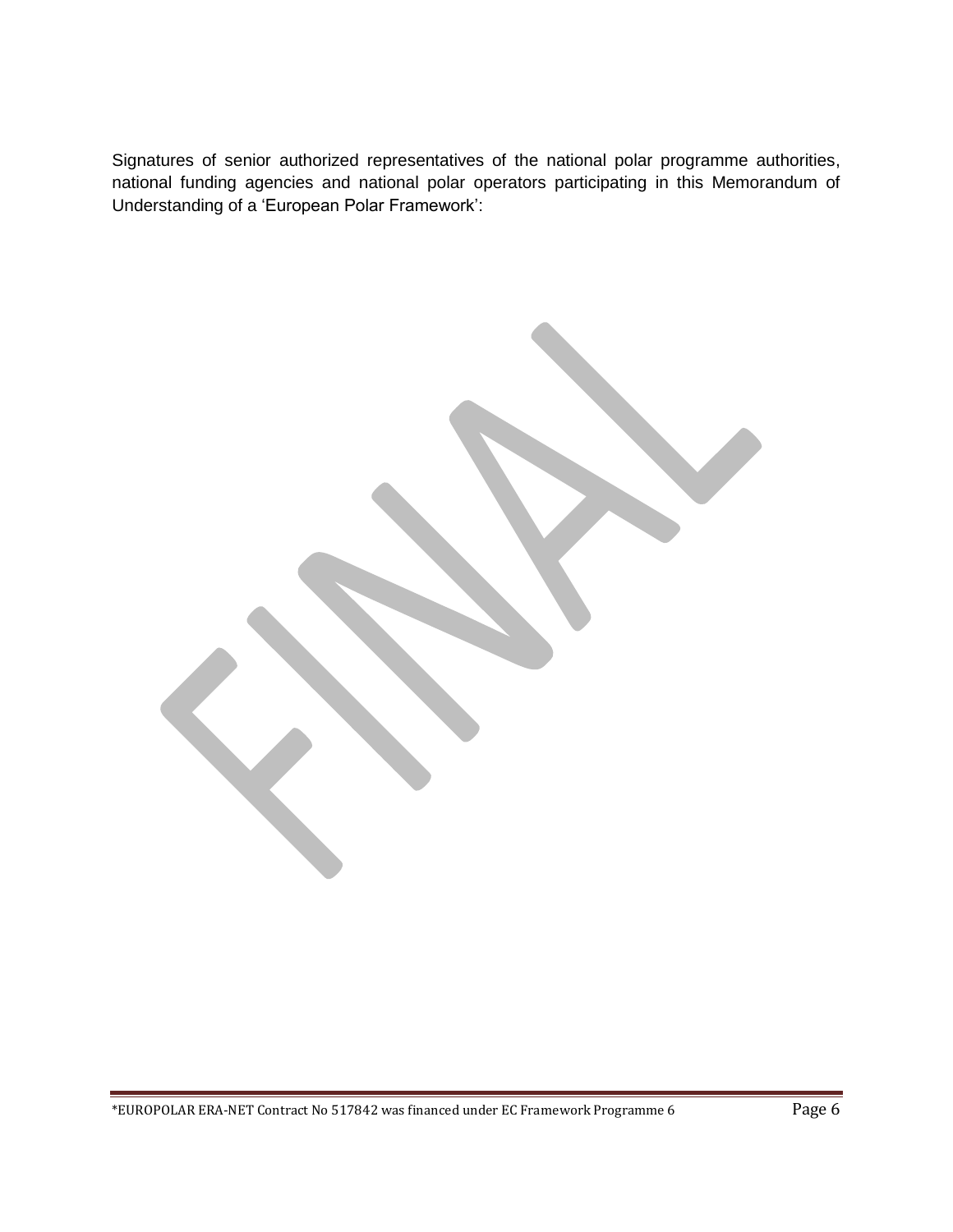Fonds Zur Förderung der Wissenschaftlichen Forschung (FWF)-Austria **Funding Agency**

 $\blacksquare$ 

۳

| Name of Authorized Representative |                       |  |
|-----------------------------------|-----------------------|--|
|                                   |                       |  |
|                                   |                       |  |
| Signature                         |                       |  |
|                                   |                       |  |
|                                   |                       |  |
| <b>Date</b>                       | <b>Official Stamp</b> |  |
|                                   |                       |  |
|                                   |                       |  |
|                                   |                       |  |
|                                   |                       |  |
|                                   |                       |  |
|                                   |                       |  |
|                                   |                       |  |
|                                   |                       |  |
|                                   |                       |  |
|                                   |                       |  |
|                                   |                       |  |
|                                   |                       |  |
|                                   |                       |  |
|                                   |                       |  |
|                                   |                       |  |
|                                   |                       |  |
|                                   |                       |  |
|                                   |                       |  |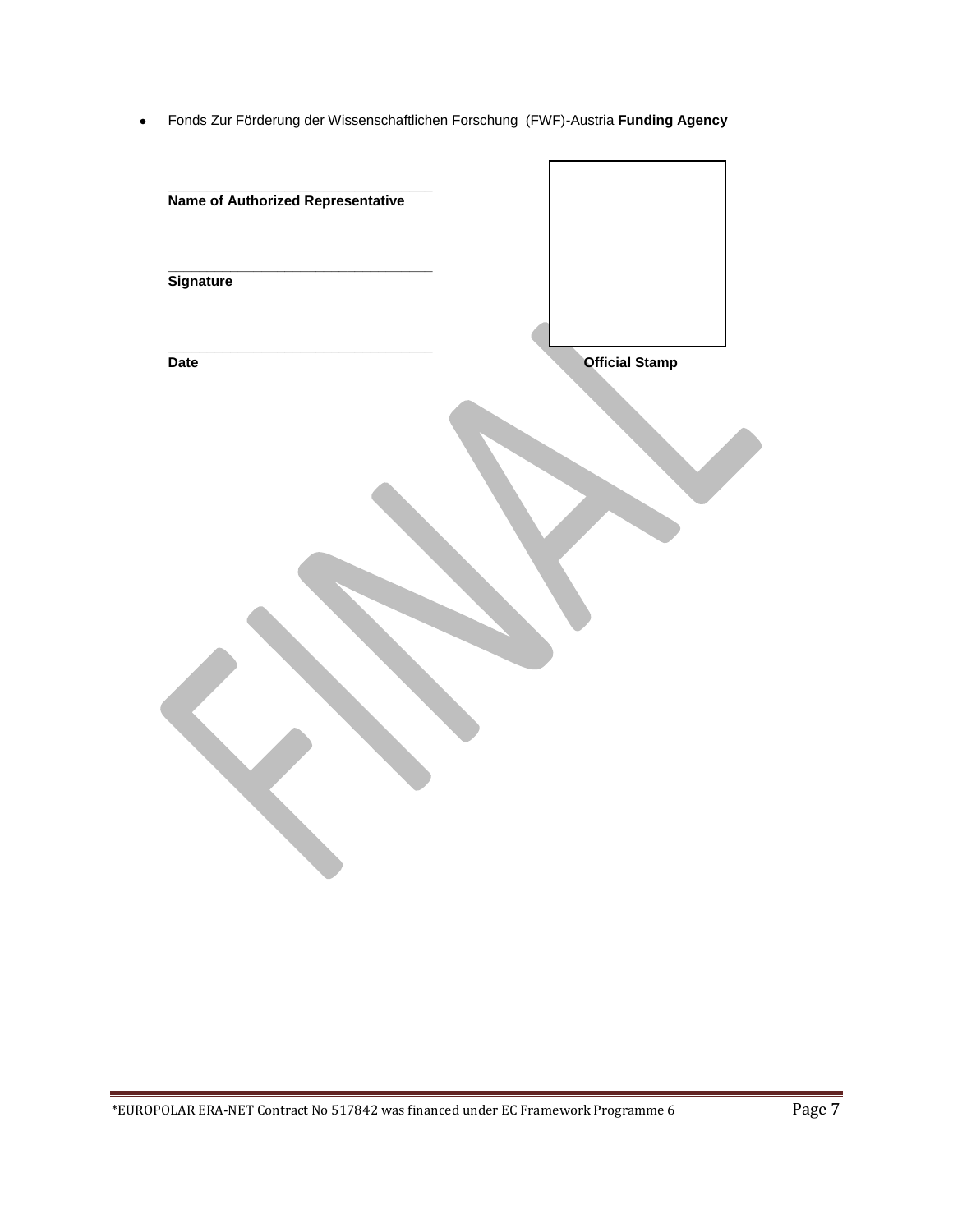Belgian Federal Science Policy Office (BELSPO)-Belgium **Funding agency**

| Name of Authorized Representative |                       |
|-----------------------------------|-----------------------|
|                                   |                       |
| Signature                         |                       |
|                                   |                       |
|                                   |                       |
| <b>Date</b>                       | <b>Official Stamp</b> |
|                                   |                       |
|                                   |                       |
|                                   |                       |
|                                   |                       |
|                                   |                       |
|                                   |                       |
|                                   |                       |
|                                   |                       |
|                                   |                       |
|                                   |                       |
|                                   |                       |
|                                   |                       |
|                                   |                       |
|                                   |                       |
|                                   |                       |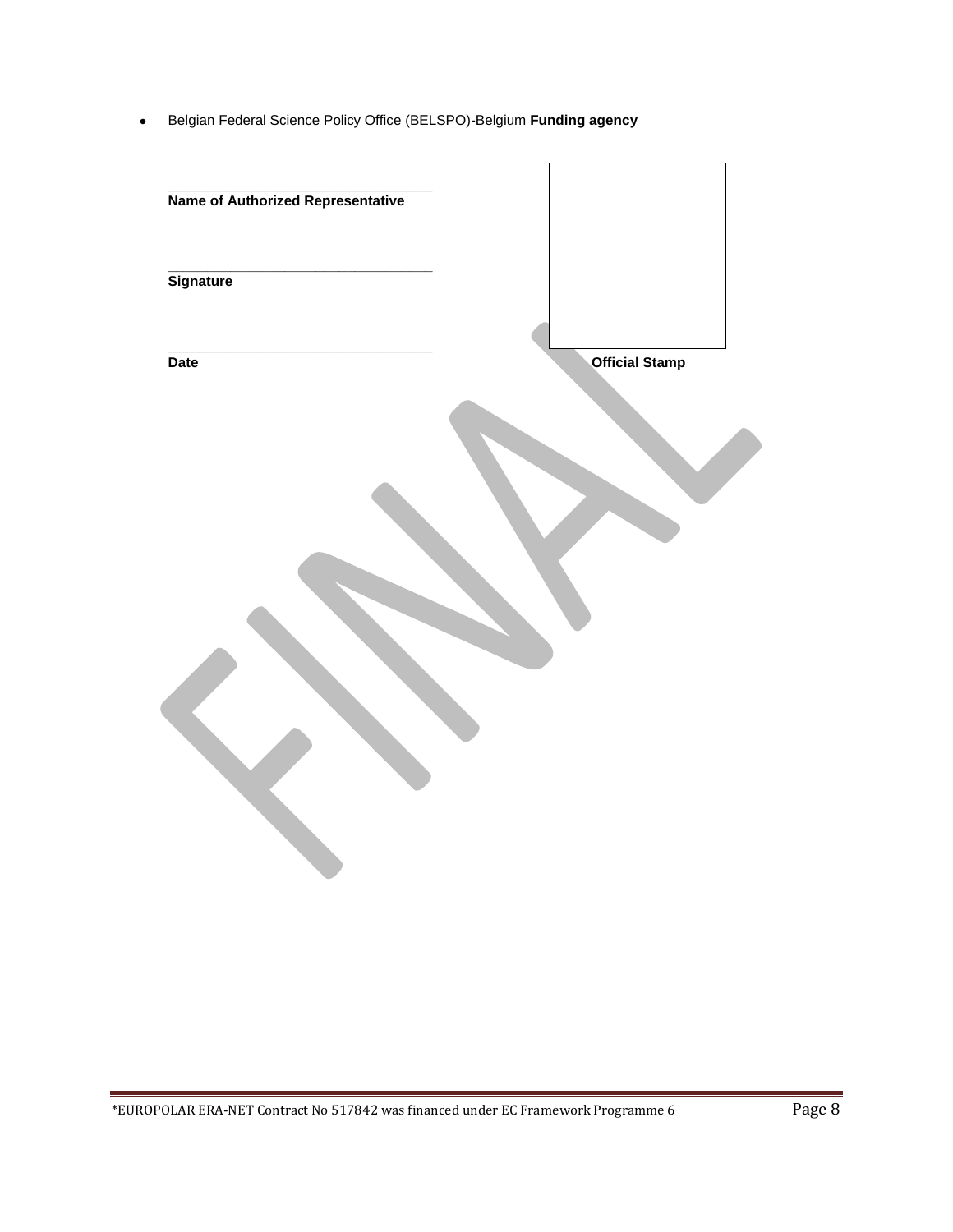British Antarctic Survey-(BAS) United Kingdom-**National Operator**

| Name of Authorized Representative |                       |
|-----------------------------------|-----------------------|
|                                   |                       |
| <b>Signature</b>                  |                       |
|                                   |                       |
|                                   |                       |
| Date                              | <b>Official Stamp</b> |
|                                   |                       |
|                                   |                       |
|                                   |                       |
|                                   |                       |
|                                   |                       |
|                                   |                       |
|                                   |                       |
|                                   |                       |
|                                   |                       |
|                                   |                       |
|                                   |                       |
|                                   |                       |
|                                   |                       |
|                                   |                       |
|                                   |                       |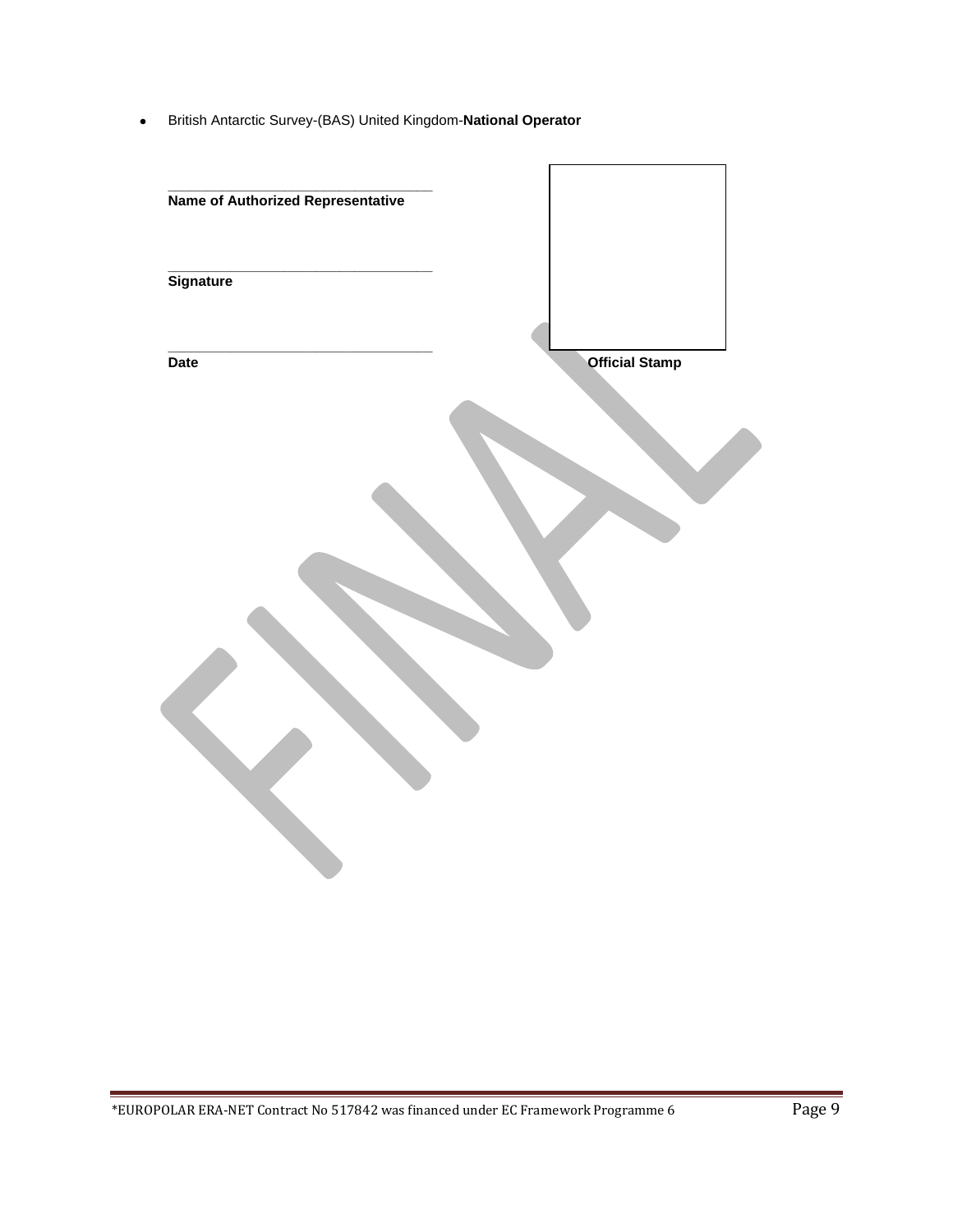Fonds de la Recherche Scientifique (F.R.S.-FNRS)-Belgium- **Funding Agency**

| Name of Authorized Representative |                       |
|-----------------------------------|-----------------------|
|                                   |                       |
| <b>Signature</b>                  |                       |
| Date                              | <b>Official Stamp</b> |
|                                   |                       |
|                                   |                       |
|                                   |                       |
|                                   |                       |
|                                   |                       |
|                                   |                       |
|                                   |                       |
|                                   |                       |
|                                   |                       |
|                                   |                       |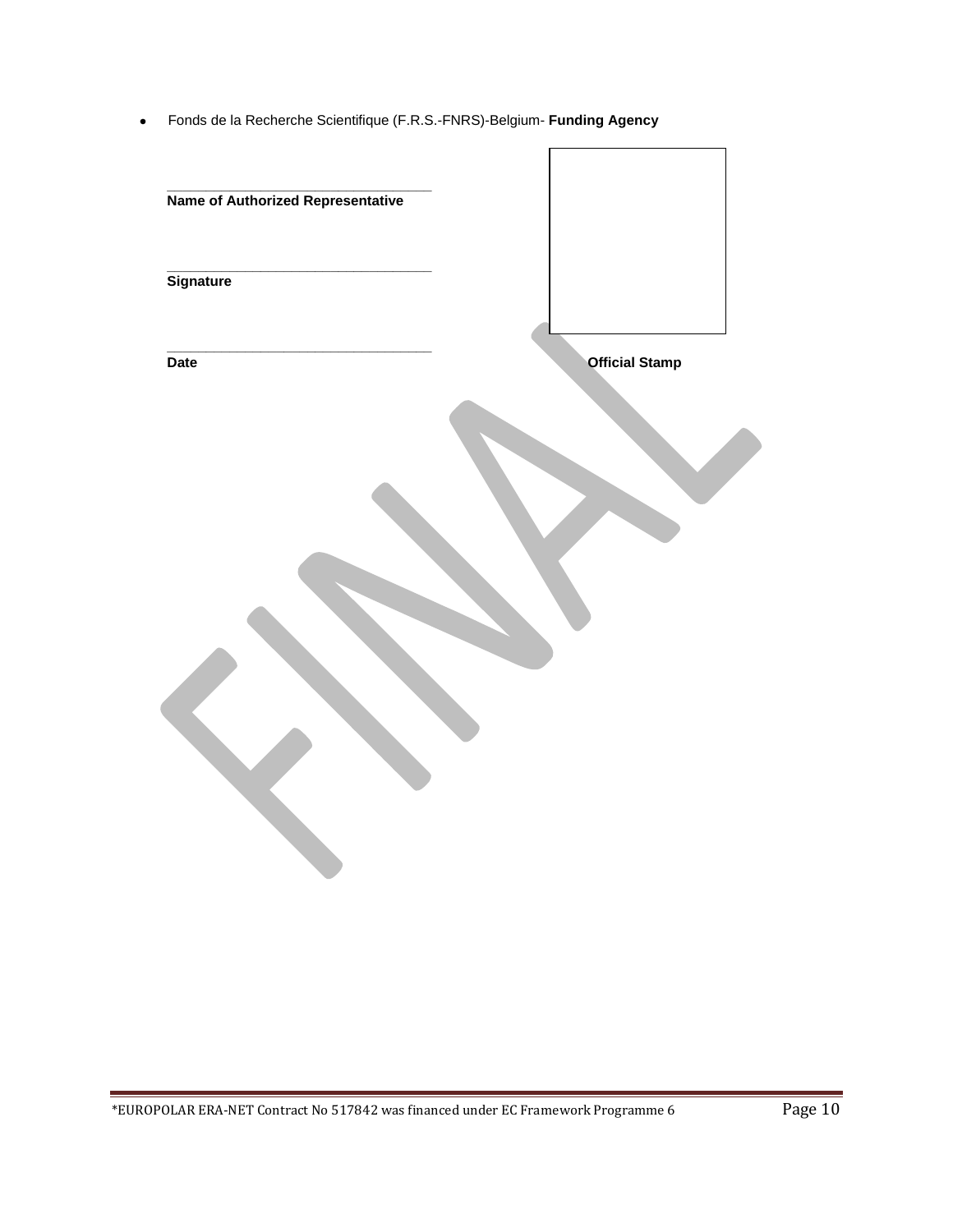Fonds voor Wetenschappelijk Onderzoek – Vlaanderen (FWO) **-**Belgium**-Funding Agency**

| Name of Authorized Representative |                       |
|-----------------------------------|-----------------------|
|                                   |                       |
| <b>Signature</b>                  |                       |
|                                   |                       |
|                                   |                       |
| <b>Date</b>                       | <b>Official Stamp</b> |
|                                   |                       |
|                                   |                       |
|                                   |                       |
|                                   |                       |
|                                   |                       |
|                                   |                       |
|                                   |                       |
|                                   |                       |
|                                   |                       |
|                                   |                       |
|                                   |                       |
|                                   |                       |
|                                   |                       |
|                                   |                       |
|                                   |                       |
|                                   |                       |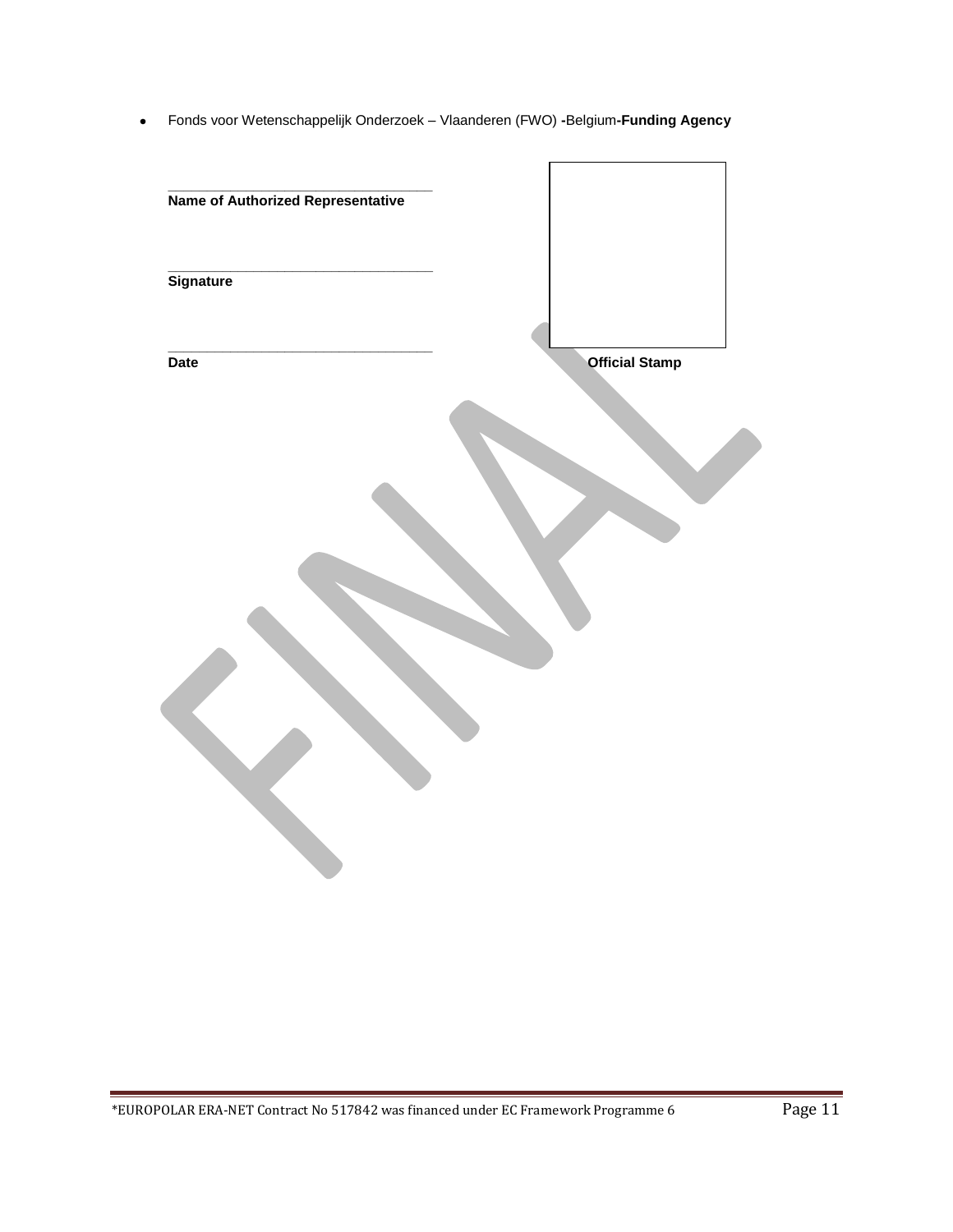$\bullet$ Agency of Culture, Education, Research and the Church Affairs (KIIIA) Greenland- **National Programme Authority**

| Name of Authorized Representative |                       |  |
|-----------------------------------|-----------------------|--|
|                                   |                       |  |
|                                   |                       |  |
| <b>Signature</b>                  |                       |  |
|                                   |                       |  |
| <b>Date</b>                       | <b>Official Stamp</b> |  |
|                                   |                       |  |
|                                   |                       |  |
|                                   |                       |  |
|                                   |                       |  |
|                                   |                       |  |
|                                   |                       |  |
|                                   |                       |  |
|                                   |                       |  |
|                                   |                       |  |
|                                   |                       |  |
|                                   |                       |  |
|                                   |                       |  |
|                                   |                       |  |
|                                   |                       |  |
|                                   |                       |  |
|                                   |                       |  |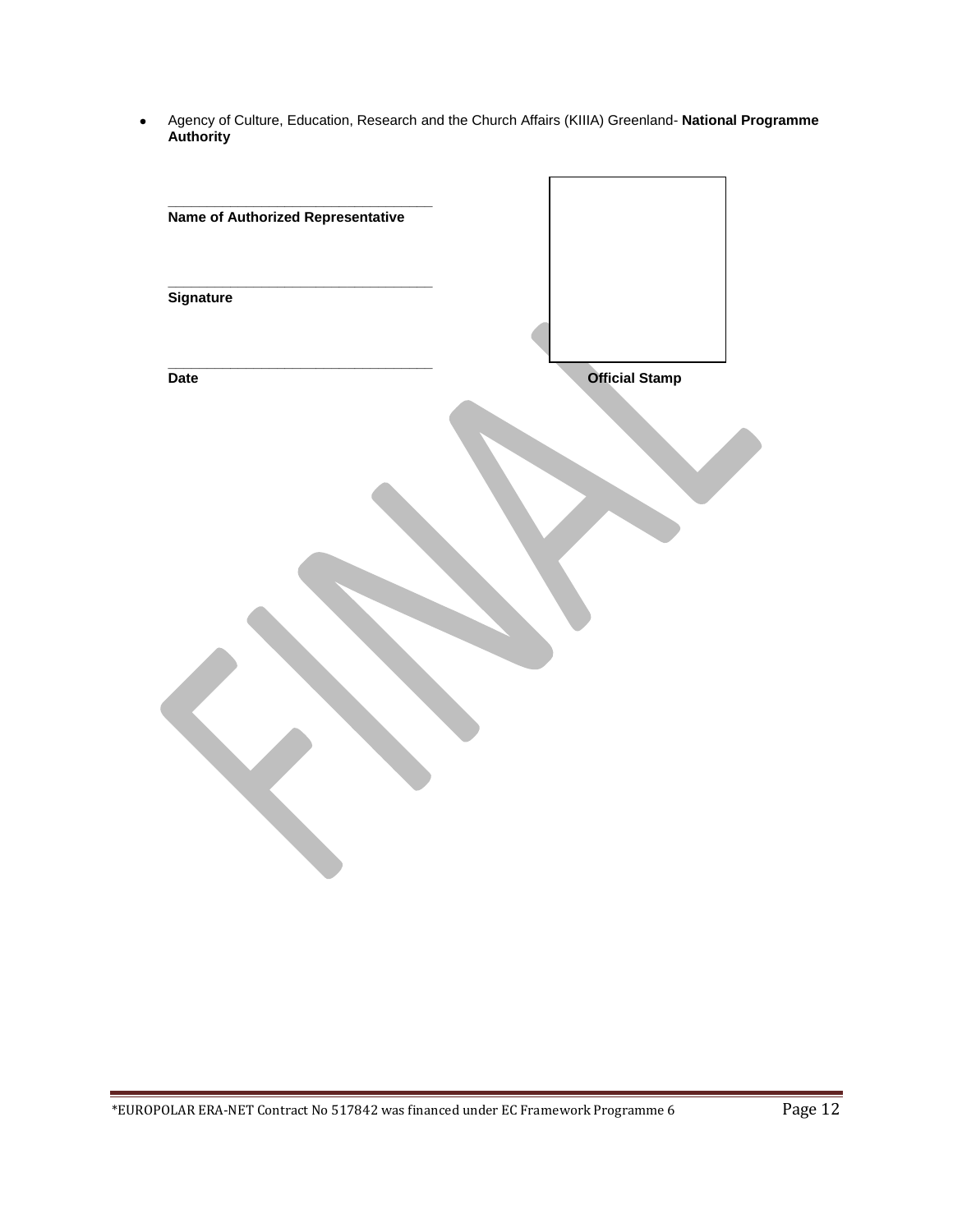Bulgarian Antarctic Institute-Centre for Polar Studies-**National Operator**  $\bullet$ 

| Name of Authorized Representative |                       |
|-----------------------------------|-----------------------|
|                                   |                       |
| <b>Signature</b>                  |                       |
|                                   |                       |
| Date                              | <b>Official Stamp</b> |
|                                   |                       |
|                                   |                       |
|                                   |                       |
|                                   |                       |
|                                   |                       |
|                                   |                       |
|                                   |                       |
|                                   |                       |
|                                   |                       |
|                                   |                       |
|                                   |                       |
|                                   |                       |
|                                   |                       |

ċ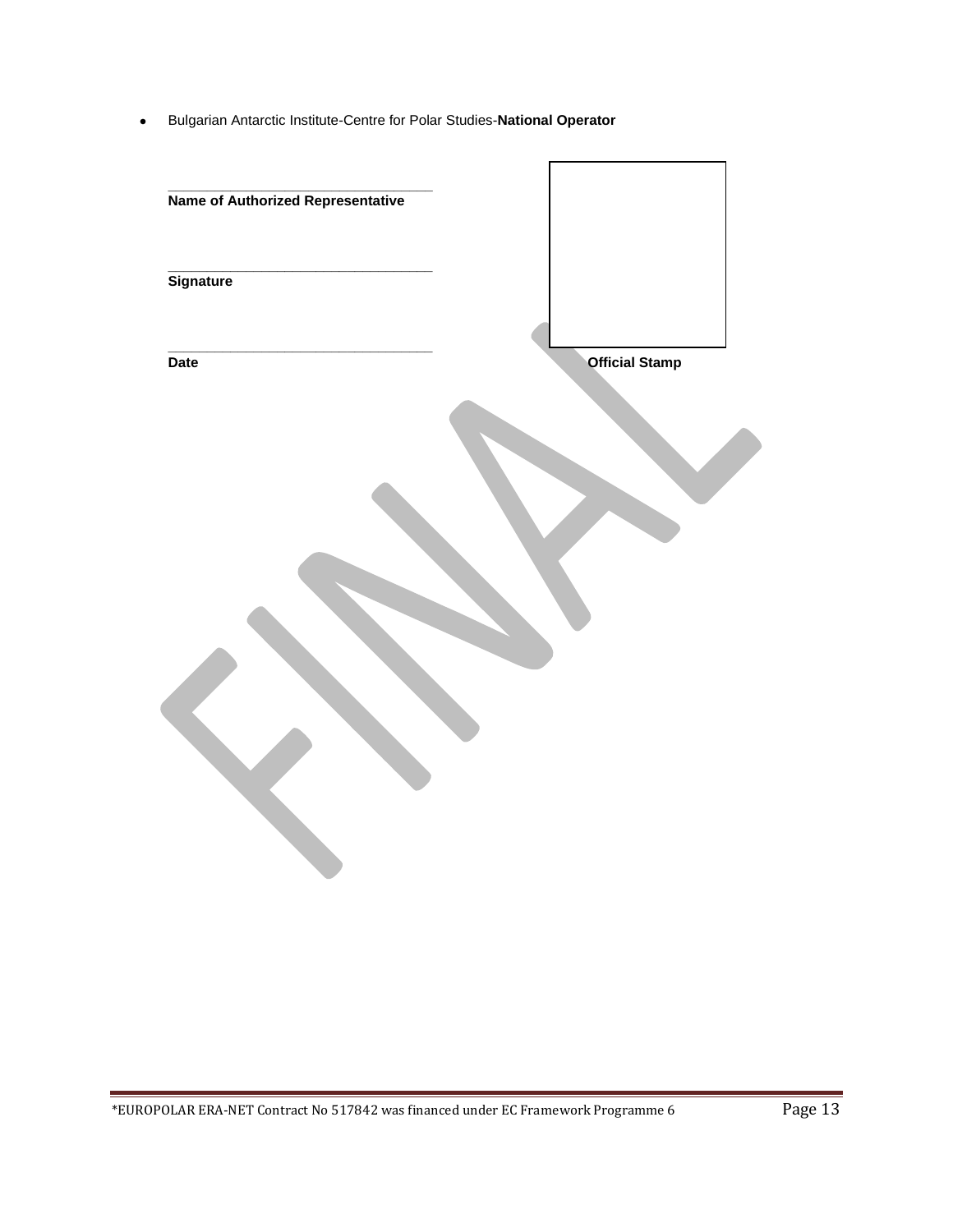$\bullet$ Ministerstvo školství, mládeže a tělovýchovy České republiky (MSMT)-Czech Republic-**National Programme Authority**

| Name of Authorized Representative |                       |  |
|-----------------------------------|-----------------------|--|
|                                   |                       |  |
| Signature                         |                       |  |
|                                   |                       |  |
| <b>Date</b>                       | <b>Official Stamp</b> |  |
|                                   |                       |  |
|                                   |                       |  |
|                                   |                       |  |
|                                   |                       |  |
|                                   |                       |  |
|                                   |                       |  |
|                                   |                       |  |
|                                   |                       |  |
|                                   |                       |  |
|                                   |                       |  |
|                                   |                       |  |
|                                   |                       |  |
|                                   |                       |  |
|                                   |                       |  |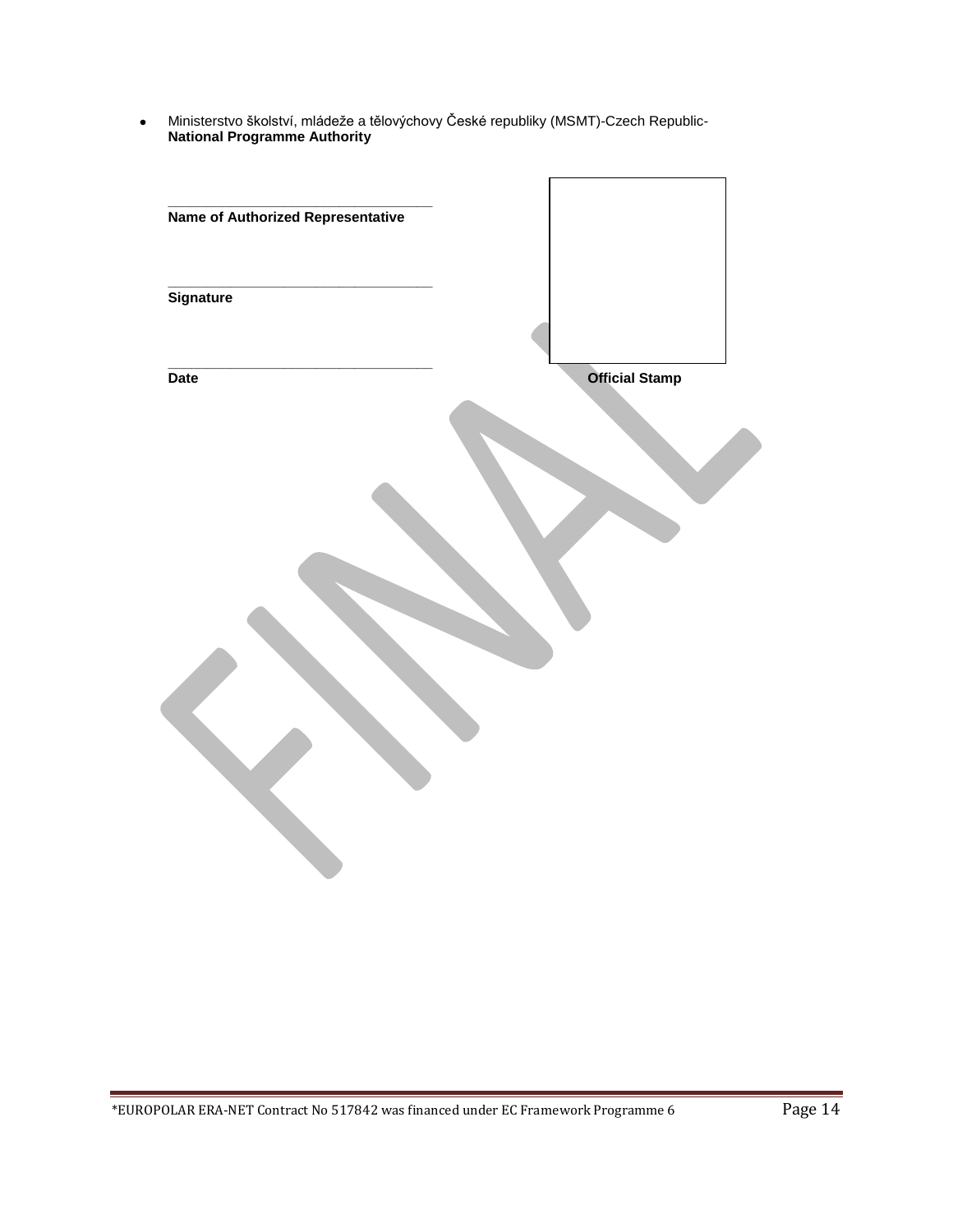Sihtasutus Eesti Teadusfond (ETF)-Estonia-**Funding Agency**

| Name of Authorized Representative |                       |
|-----------------------------------|-----------------------|
|                                   |                       |
| <b>Signature</b>                  |                       |
|                                   |                       |
| <b>Date</b>                       | <b>Official Stamp</b> |
|                                   |                       |
|                                   |                       |
|                                   |                       |
|                                   |                       |
|                                   |                       |
|                                   |                       |
|                                   |                       |
|                                   |                       |
|                                   |                       |
|                                   |                       |
|                                   |                       |
|                                   |                       |
|                                   |                       |
|                                   |                       |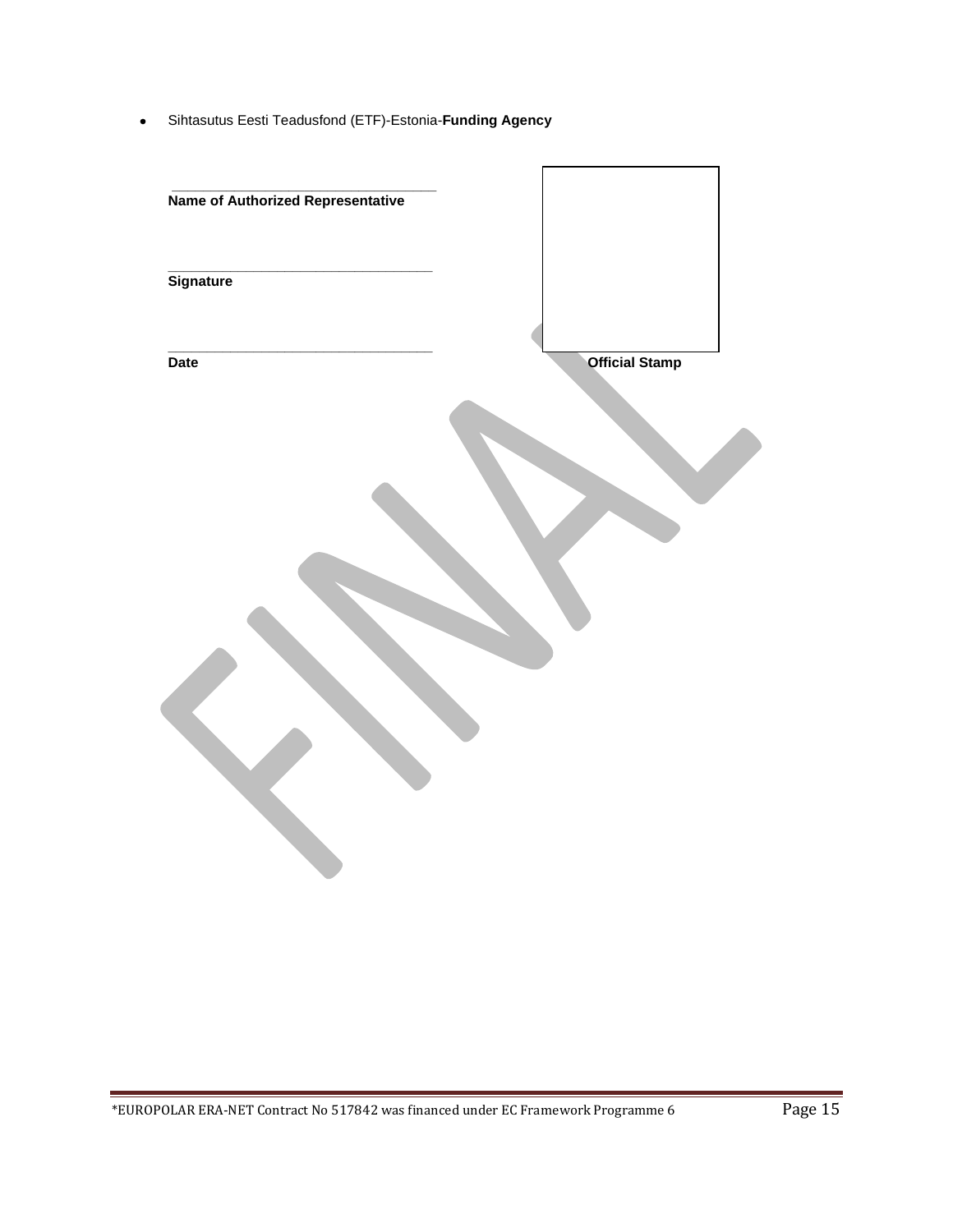L'Institut Polaire Français Paul-Emile Victor (IPEV)-France-**National Operator**

| Name of Authorized Representative |                       |
|-----------------------------------|-----------------------|
|                                   |                       |
| <b>Signature</b>                  |                       |
|                                   |                       |
|                                   |                       |
| <b>Date</b>                       | <b>Official Stamp</b> |
|                                   |                       |
|                                   |                       |
|                                   |                       |
|                                   |                       |
|                                   |                       |
|                                   |                       |
|                                   |                       |
|                                   |                       |
|                                   |                       |
|                                   |                       |
|                                   |                       |
|                                   |                       |
|                                   |                       |
|                                   |                       |
|                                   |                       |
|                                   |                       |
|                                   |                       |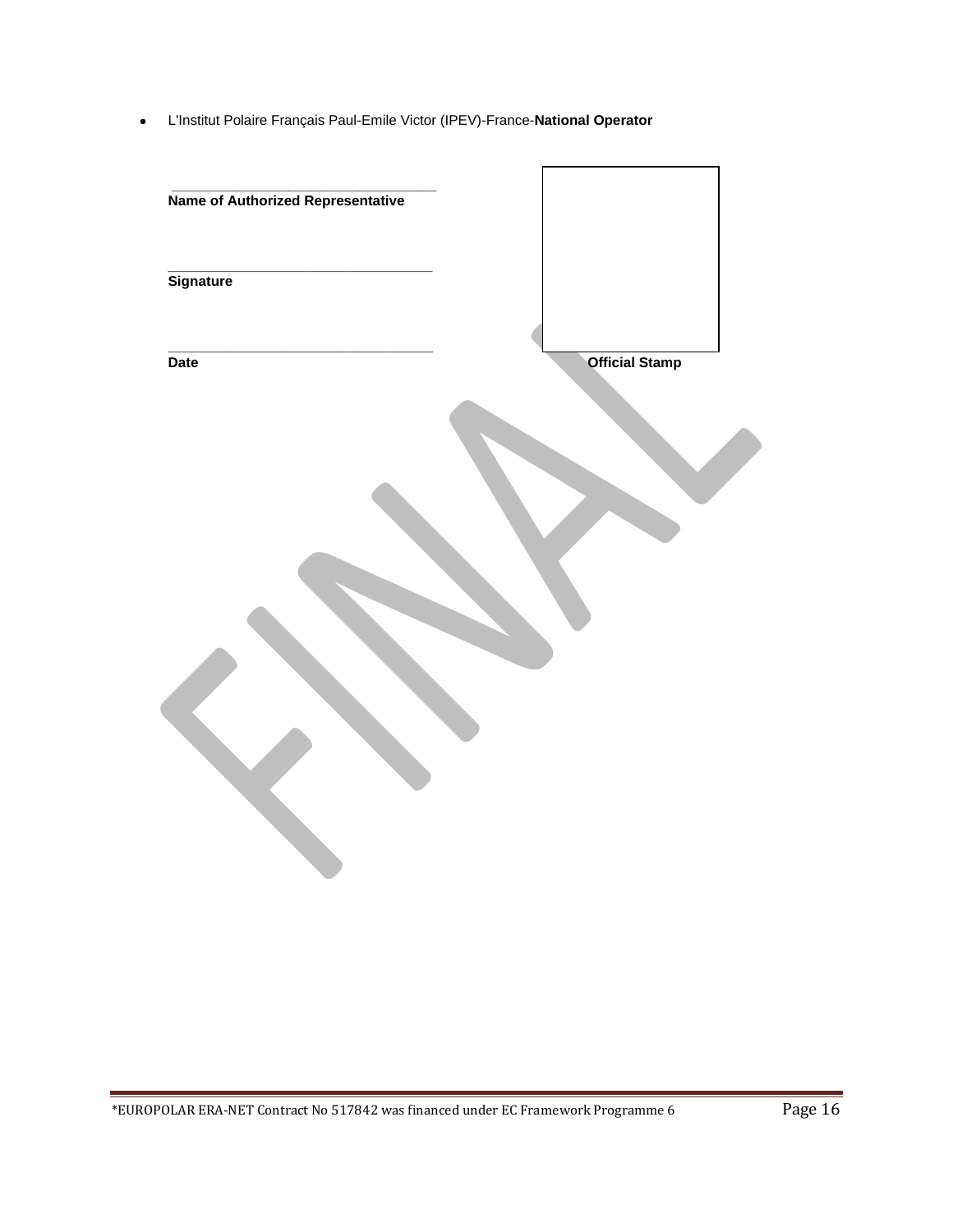Alfred-Wegener-Institut für Polar- und Meeresforschung (AWI)-Germany **National Operator**

| <b>Name of Authorized Representative</b> |                       |  |
|------------------------------------------|-----------------------|--|
|                                          |                       |  |
| Signature                                |                       |  |
|                                          |                       |  |
|                                          |                       |  |
| <b>Date</b>                              | <b>Official Stamp</b> |  |
|                                          |                       |  |
|                                          |                       |  |
|                                          |                       |  |
|                                          |                       |  |
|                                          |                       |  |
|                                          |                       |  |
|                                          |                       |  |
|                                          |                       |  |
|                                          |                       |  |
|                                          |                       |  |
|                                          |                       |  |
|                                          |                       |  |
|                                          |                       |  |
|                                          |                       |  |
|                                          |                       |  |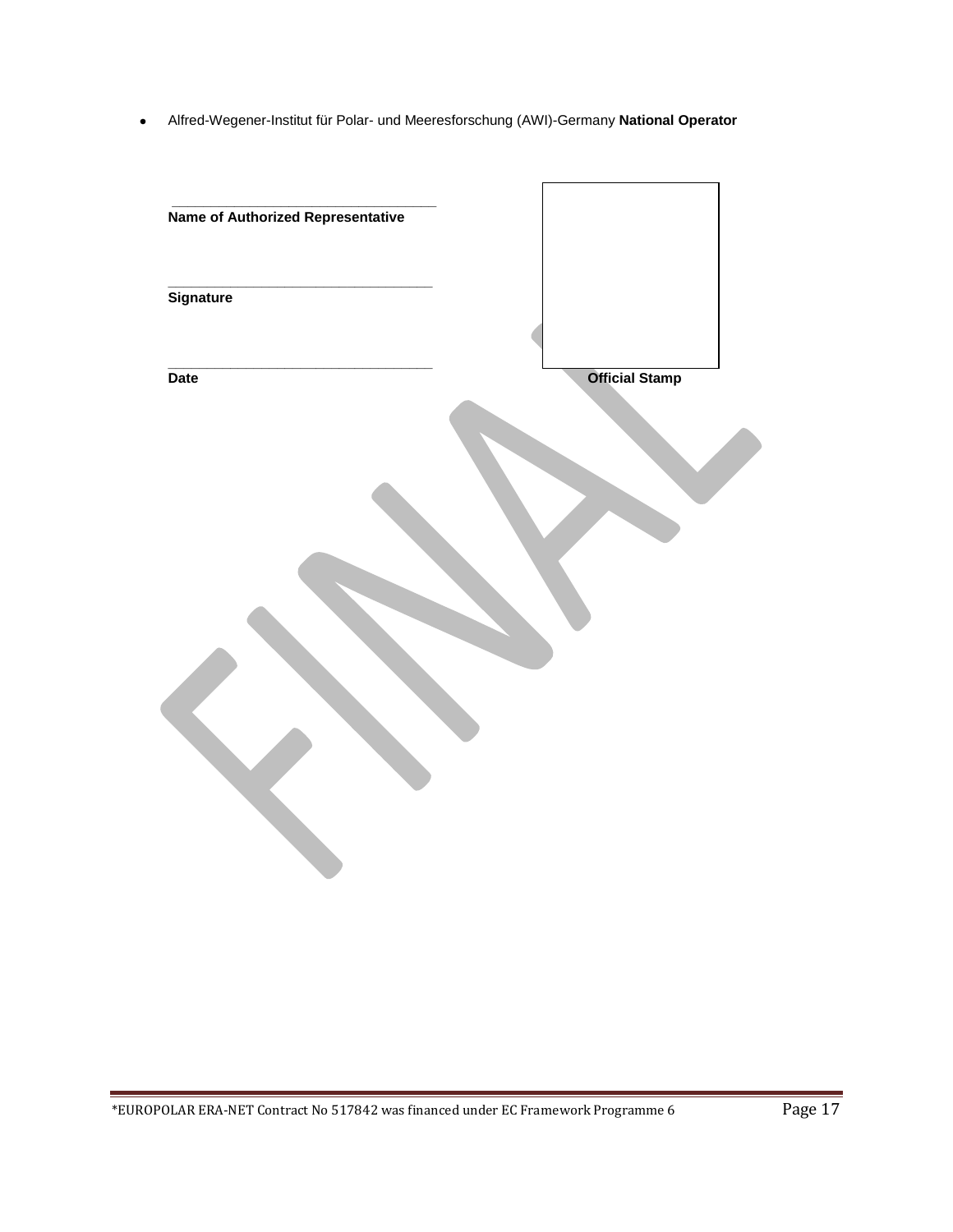Programma Nazionale di Ricerche in Antartide (PNRA), Italy - **National Antarctic Programme**  $\bullet$ 

| Name of Authorized Representative |                       |
|-----------------------------------|-----------------------|
|                                   |                       |
|                                   |                       |
| <b>Signature</b>                  |                       |
|                                   |                       |
| <b>Date</b>                       | <b>Official Stamp</b> |
|                                   |                       |
|                                   |                       |
|                                   |                       |
| Name of Authorized Representative |                       |
|                                   |                       |
|                                   |                       |
| Signature                         |                       |
|                                   |                       |
| Date                              |                       |
|                                   |                       |
|                                   |                       |
|                                   |                       |
|                                   |                       |
|                                   |                       |
|                                   |                       |
|                                   |                       |
|                                   |                       |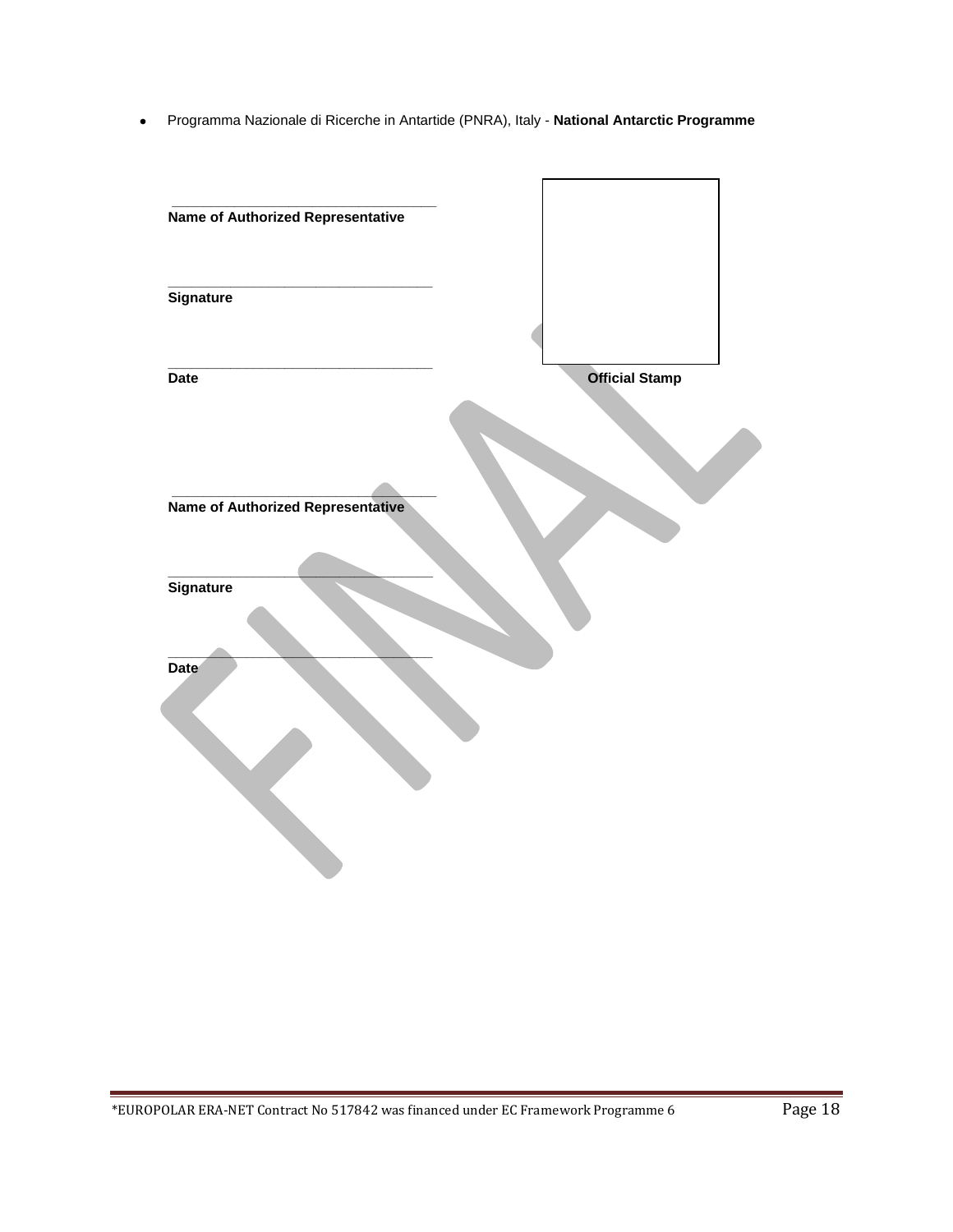Nederlandse Organisatie voor Wetenschappelijk Onderzoek (NWO)-The Netherlands-**Funding Agency**  $\bullet$ 

| Name of Authorized Representative<br><b>Signature</b><br><b>Official Stamp</b><br><b>Date</b> |
|-----------------------------------------------------------------------------------------------|
|                                                                                               |
|                                                                                               |
|                                                                                               |
|                                                                                               |
|                                                                                               |
|                                                                                               |
|                                                                                               |
|                                                                                               |
|                                                                                               |
|                                                                                               |
|                                                                                               |
|                                                                                               |
|                                                                                               |
|                                                                                               |
|                                                                                               |
|                                                                                               |
|                                                                                               |
|                                                                                               |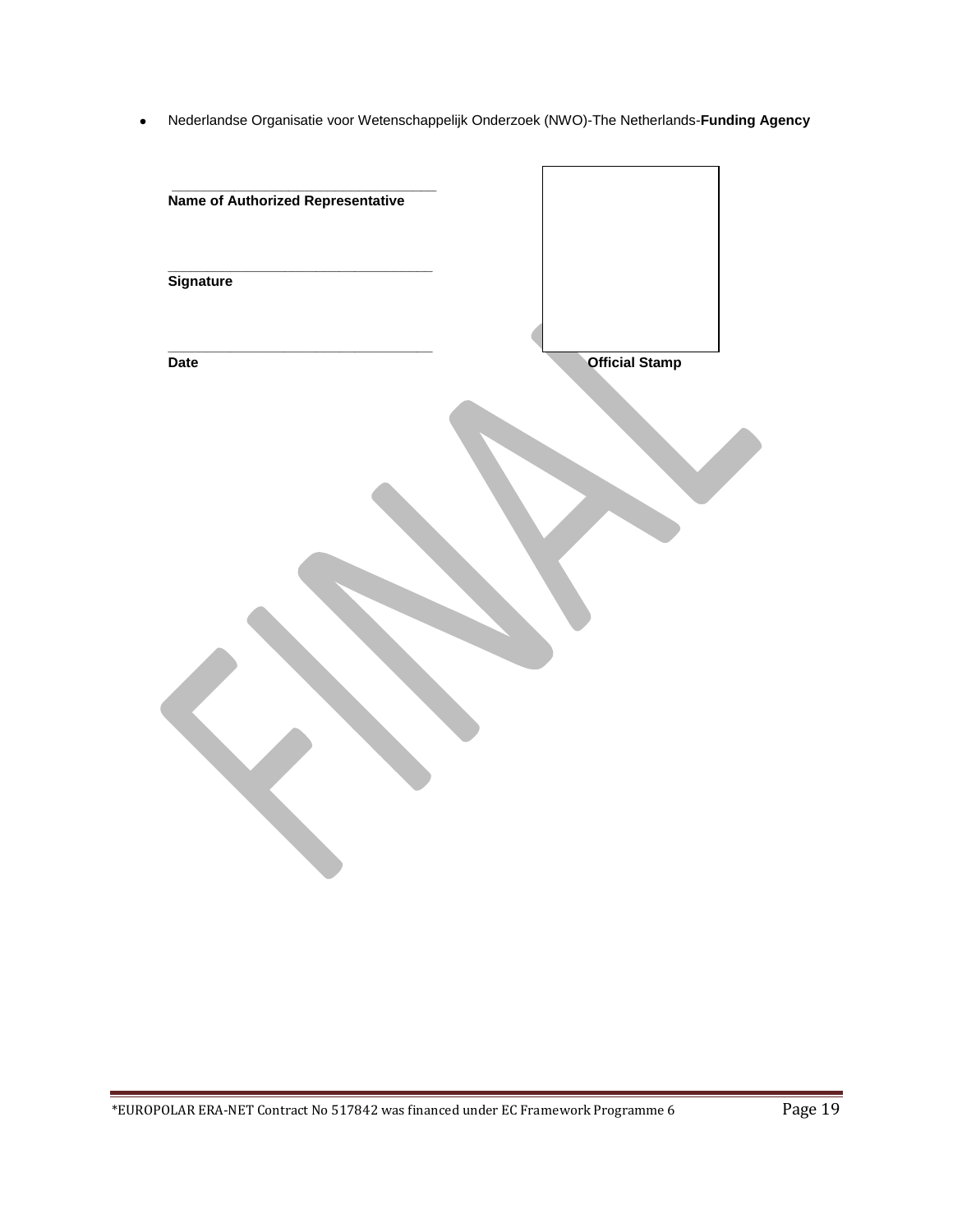[Norsk Polarinstitutt](http://npweb.npolar.no/organisasjon/norskpolarinstitutt) (NPI**)-**Norway**-National Operator**

| Name of Authorized Representative |                       |
|-----------------------------------|-----------------------|
|                                   |                       |
| <b>Signature</b>                  |                       |
|                                   |                       |
| <b>Date</b>                       | <b>Official Stamp</b> |
|                                   |                       |
|                                   |                       |
|                                   |                       |
|                                   |                       |
|                                   |                       |
|                                   |                       |
|                                   |                       |
|                                   |                       |
|                                   |                       |
|                                   |                       |
|                                   |                       |
|                                   |                       |
|                                   |                       |
|                                   |                       |
|                                   |                       |
|                                   |                       |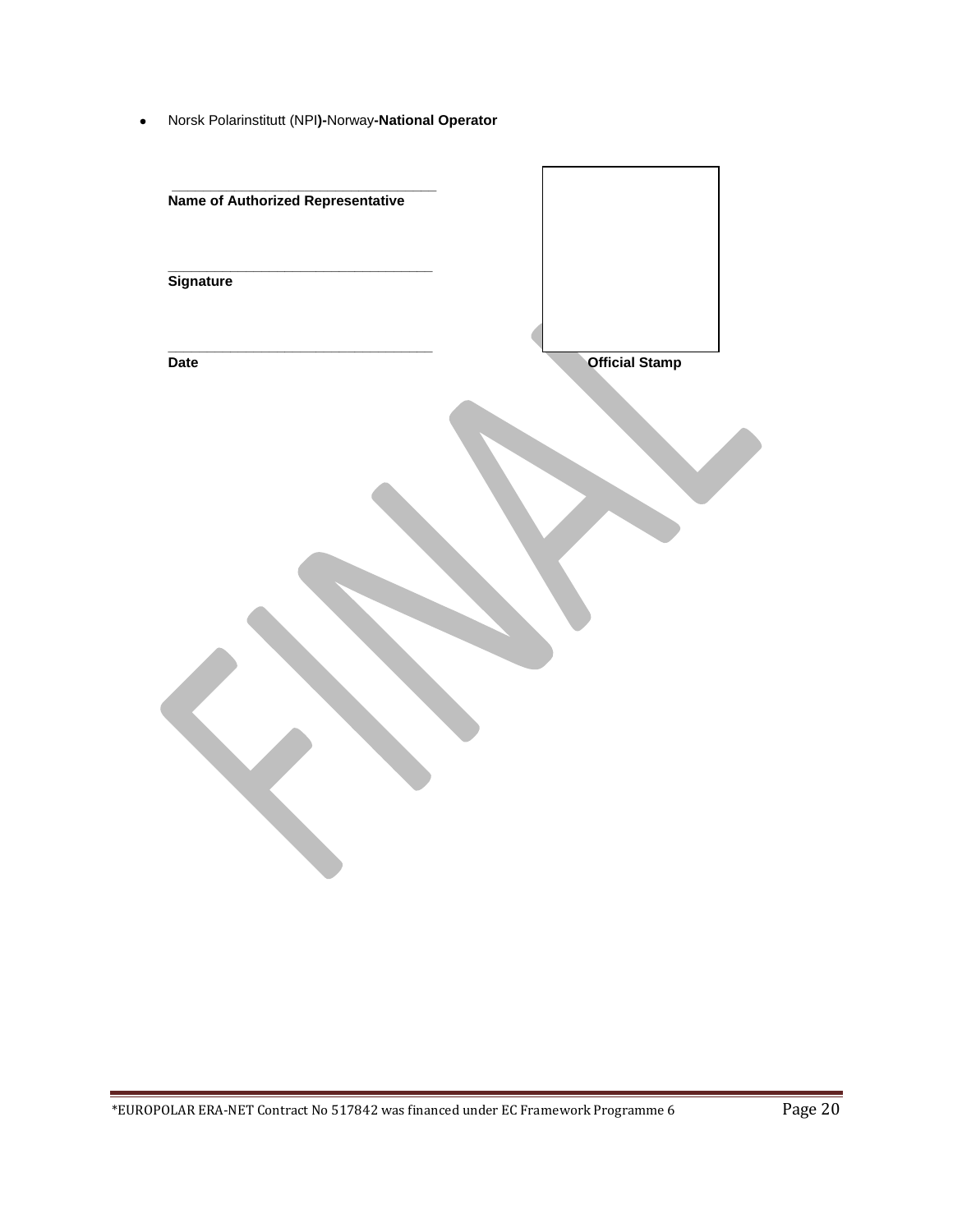Norges forskningsråd (RCN)-Norway- **Funding Agency**

| Name of Authorized Representative |                       |
|-----------------------------------|-----------------------|
|                                   |                       |
| <b>Signature</b>                  |                       |
|                                   |                       |
| <b>Date</b>                       | <b>Official Stamp</b> |
|                                   |                       |
|                                   |                       |
|                                   |                       |
|                                   |                       |
|                                   |                       |
|                                   |                       |
|                                   |                       |
|                                   |                       |
|                                   |                       |
|                                   |                       |
|                                   |                       |
|                                   |                       |
|                                   |                       |
|                                   |                       |

**r**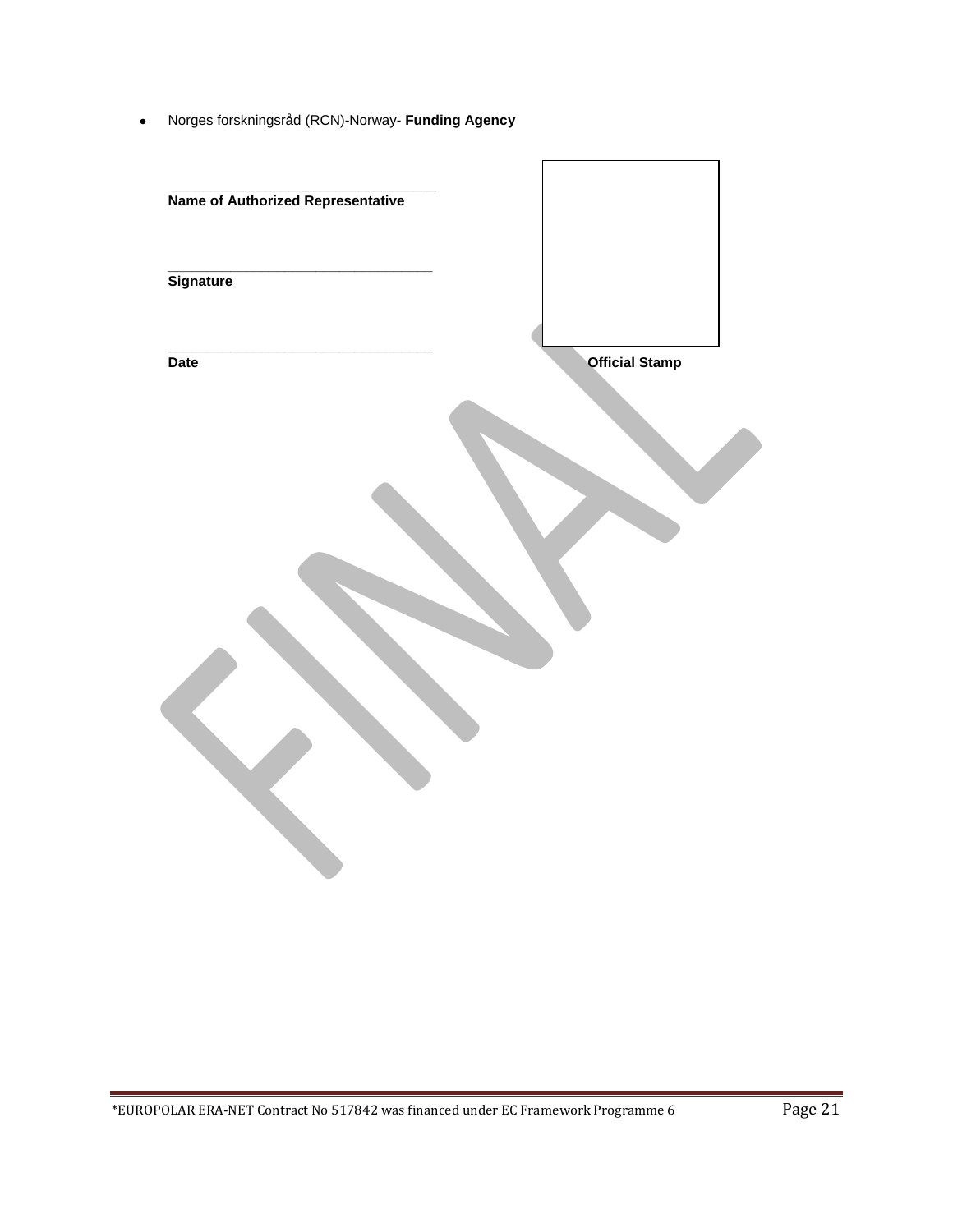$\bullet$ Ministerul Educaţiei, Cercetǎrii şi Inovǎrii - National Authority for Scientific Research (ANCS) **Romania-National Programme Authority**

| Name of Authorized Representative |                       |  |
|-----------------------------------|-----------------------|--|
|                                   |                       |  |
| <b>Signature</b>                  |                       |  |
|                                   |                       |  |
| <b>Date</b>                       | <b>Official Stamp</b> |  |
|                                   |                       |  |
|                                   |                       |  |
|                                   |                       |  |
|                                   |                       |  |
|                                   |                       |  |
|                                   |                       |  |
|                                   |                       |  |
|                                   |                       |  |
|                                   |                       |  |
|                                   |                       |  |
|                                   |                       |  |
|                                   |                       |  |
|                                   |                       |  |
|                                   |                       |  |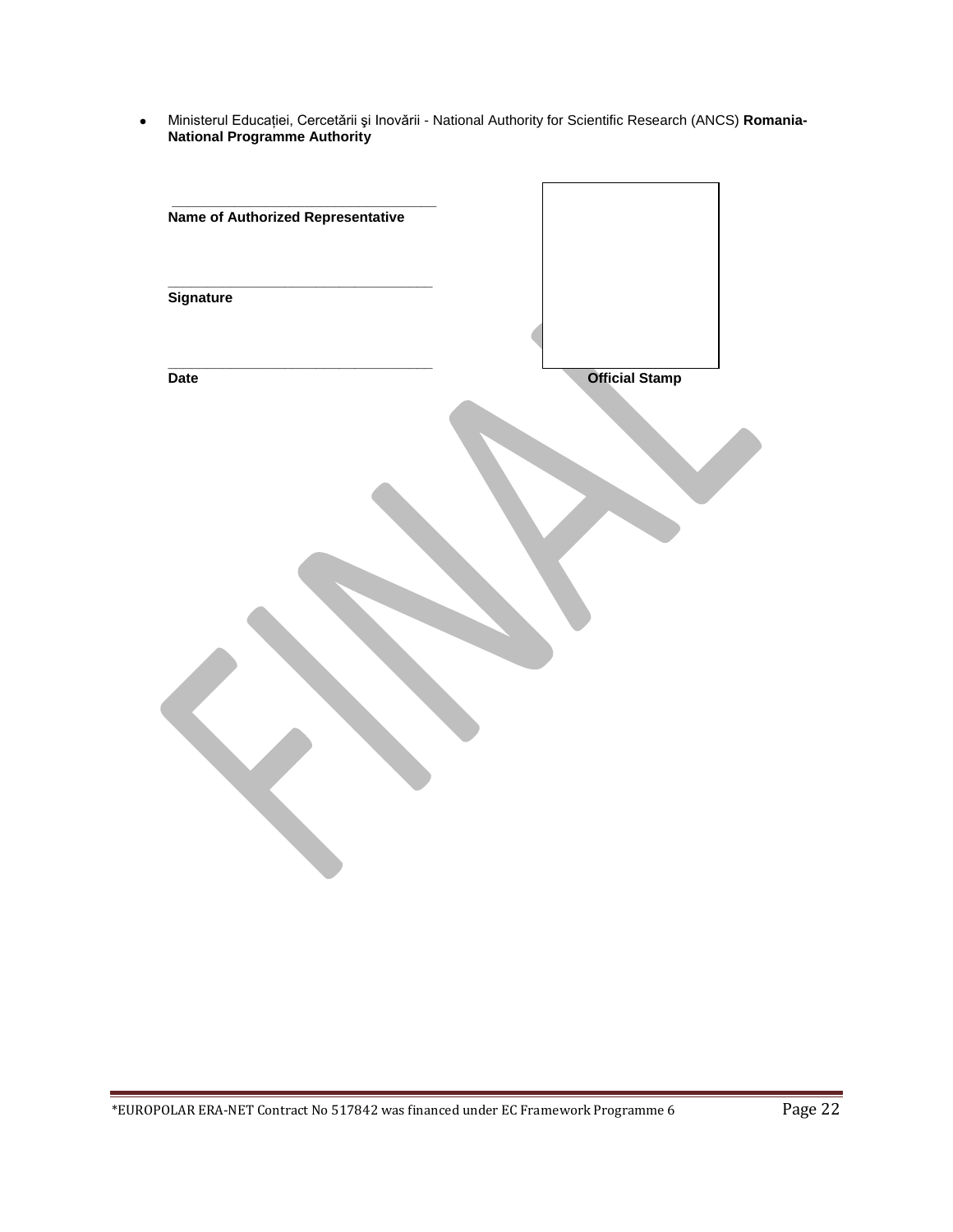Ministerio de Ciencia e Innovación (MICINN)-Spain-**National Programme Authority**  $\bullet$ 

| Name of Authorized Representative |                       |
|-----------------------------------|-----------------------|
|                                   |                       |
| <b>Signature</b>                  |                       |
|                                   |                       |
| <b>Date</b>                       | <b>Official Stamp</b> |
|                                   |                       |
|                                   |                       |
|                                   |                       |
|                                   |                       |
|                                   |                       |
|                                   |                       |
|                                   |                       |
|                                   |                       |
|                                   |                       |
|                                   |                       |
|                                   |                       |
|                                   |                       |
|                                   |                       |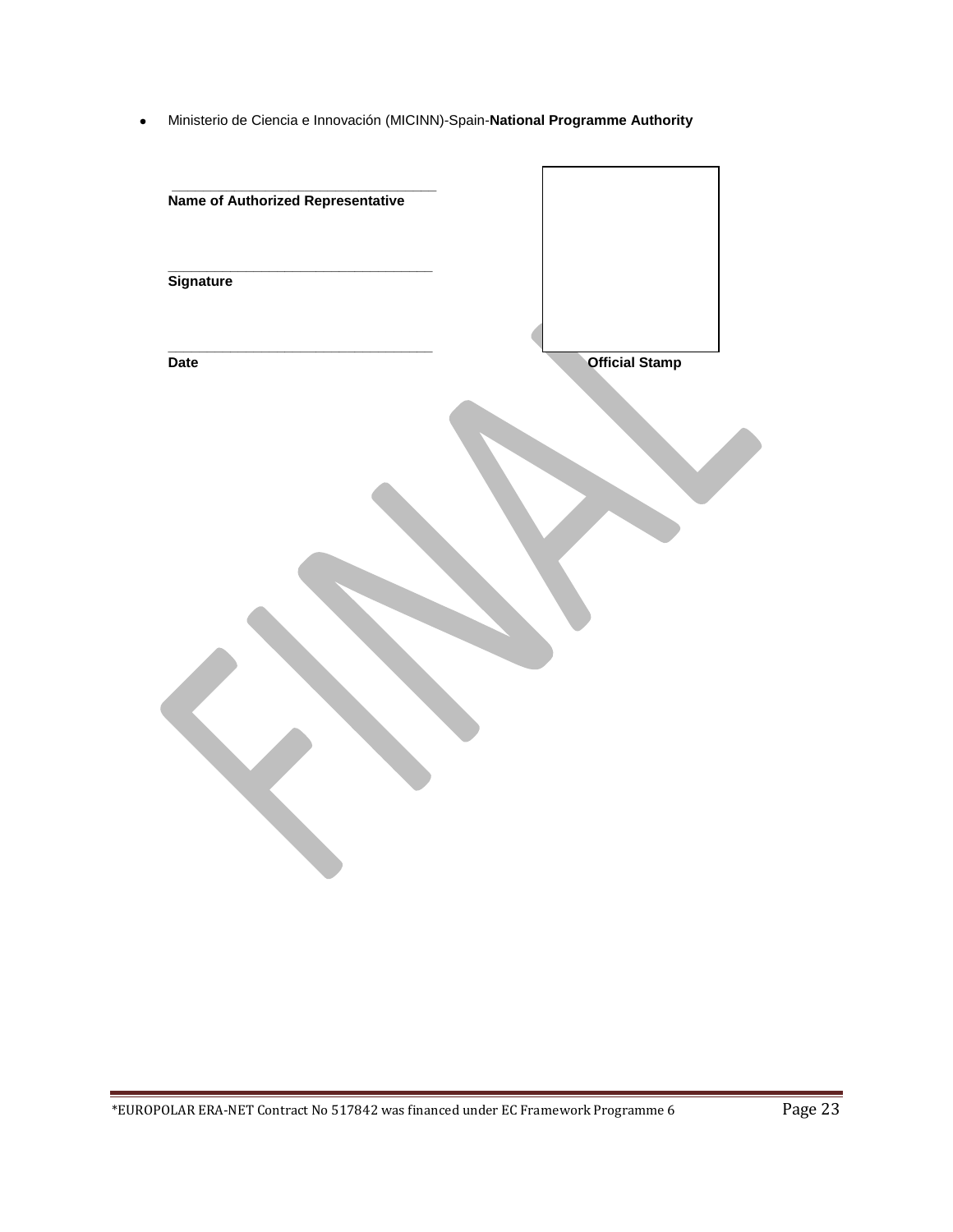Vetenskapsrådet (VR)-Sweden-**Funding Agency**

| Name of Authorized Representative |                       |
|-----------------------------------|-----------------------|
|                                   |                       |
| <b>Signature</b>                  |                       |
|                                   |                       |
|                                   |                       |
| Date                              | <b>Official Stamp</b> |
|                                   |                       |
|                                   |                       |
|                                   |                       |
|                                   |                       |
|                                   |                       |
|                                   |                       |
|                                   |                       |
|                                   |                       |
|                                   |                       |
|                                   |                       |
|                                   |                       |
|                                   |                       |
|                                   |                       |
|                                   |                       |
|                                   |                       |
|                                   |                       |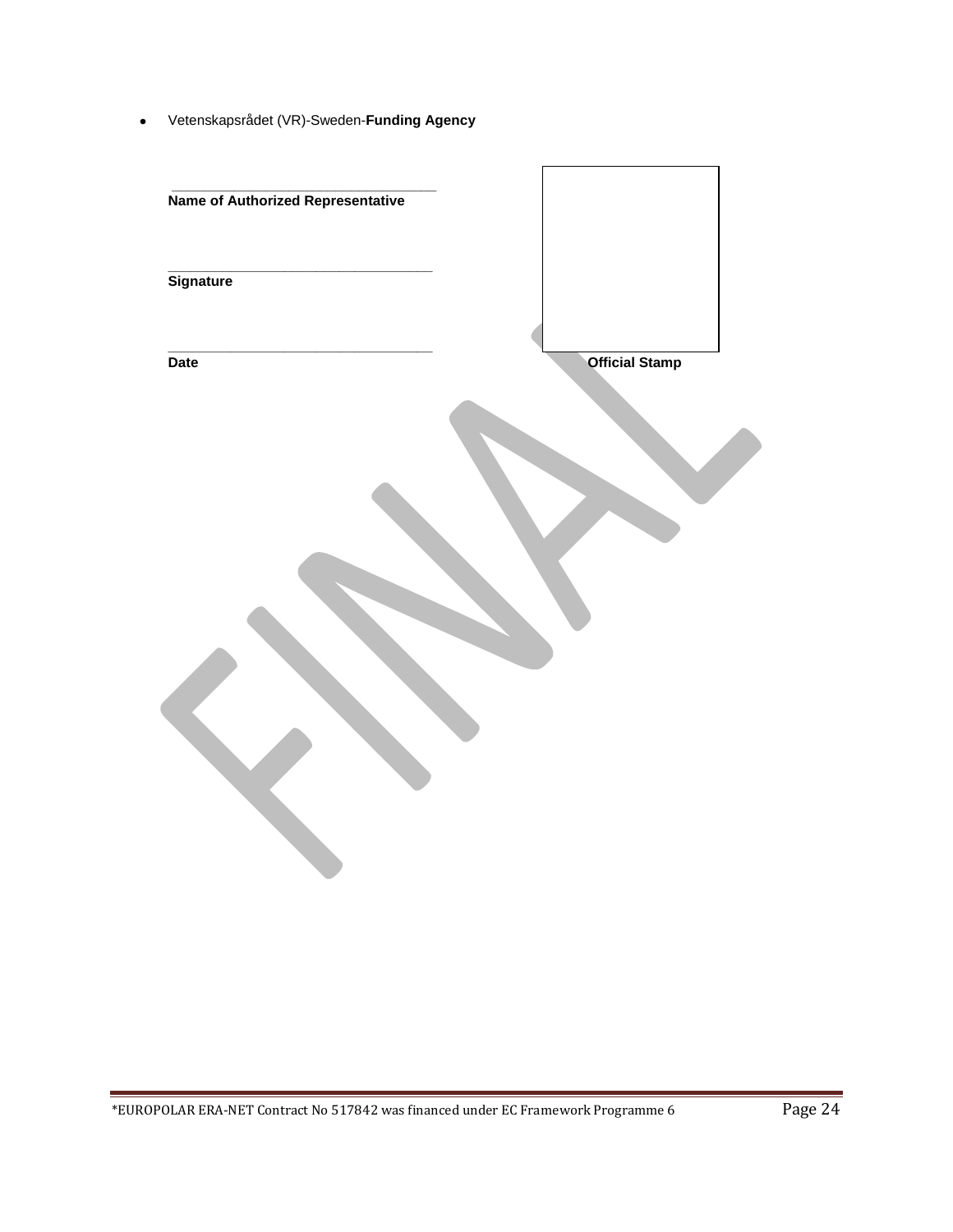Swedish Polar Research Seceretariat-**National Operator**

| Name of Authorized Representative |                       |
|-----------------------------------|-----------------------|
|                                   |                       |
| <b>Signature</b>                  |                       |
| Date                              | <b>Official Stamp</b> |
|                                   |                       |
|                                   |                       |
|                                   |                       |
|                                   |                       |
|                                   |                       |
|                                   |                       |
|                                   |                       |
|                                   |                       |
|                                   |                       |
|                                   |                       |
|                                   |                       |
|                                   |                       |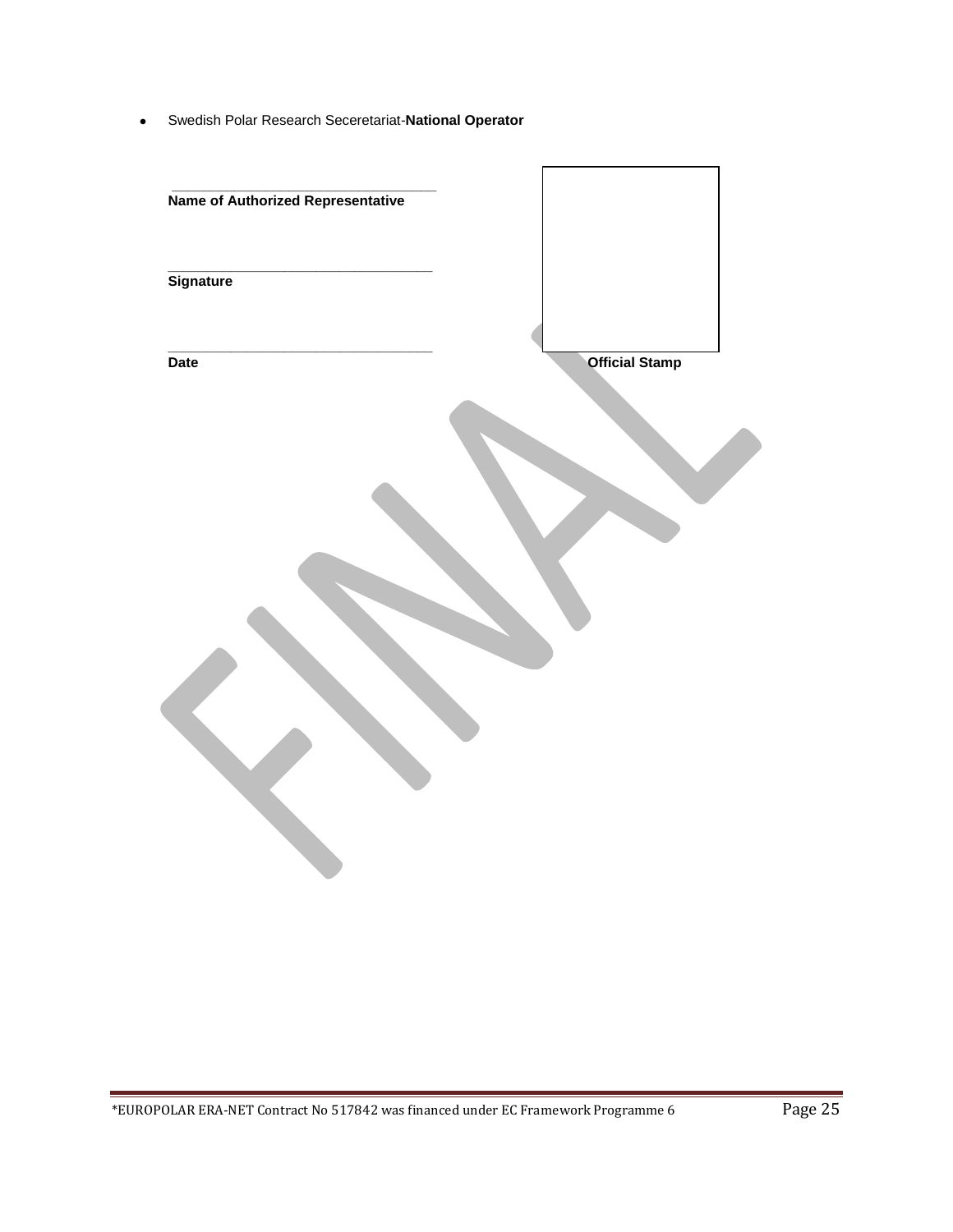Natural Environment Research Council (NERC)-United Kingdom-**Funding Agency**

| Name of Authorized Representative |                       |
|-----------------------------------|-----------------------|
|                                   |                       |
| <b>Signature</b>                  |                       |
|                                   |                       |
| <b>Date</b>                       | <b>Official Stamp</b> |
|                                   |                       |
|                                   |                       |
|                                   |                       |
|                                   |                       |
|                                   |                       |
|                                   |                       |
|                                   |                       |
|                                   |                       |
|                                   |                       |
|                                   |                       |
|                                   |                       |
|                                   |                       |
|                                   |                       |
|                                   |                       |
|                                   |                       |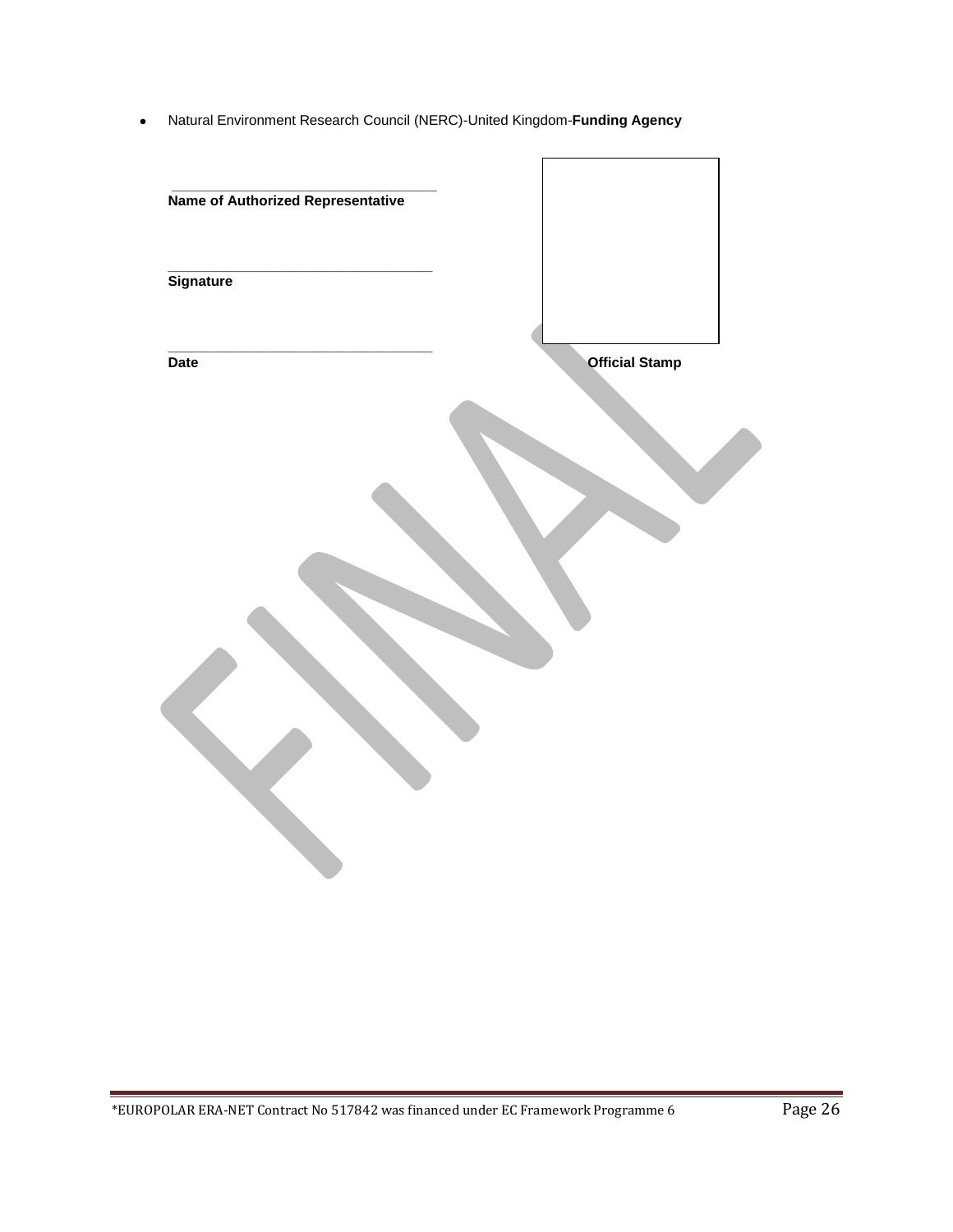Fundação para a Ciência e a Tecnologia (FCT)-Portugal-**Funding Agency**

| Name of Authorized Representative |                       |
|-----------------------------------|-----------------------|
|                                   |                       |
| <b>Signature</b>                  |                       |
|                                   |                       |
|                                   |                       |
| <b>Date</b>                       | <b>Official Stamp</b> |
|                                   |                       |
|                                   |                       |
|                                   |                       |
|                                   |                       |
|                                   |                       |
|                                   |                       |
|                                   |                       |
|                                   |                       |
|                                   |                       |
|                                   |                       |
|                                   |                       |
|                                   |                       |
|                                   |                       |
|                                   |                       |
|                                   |                       |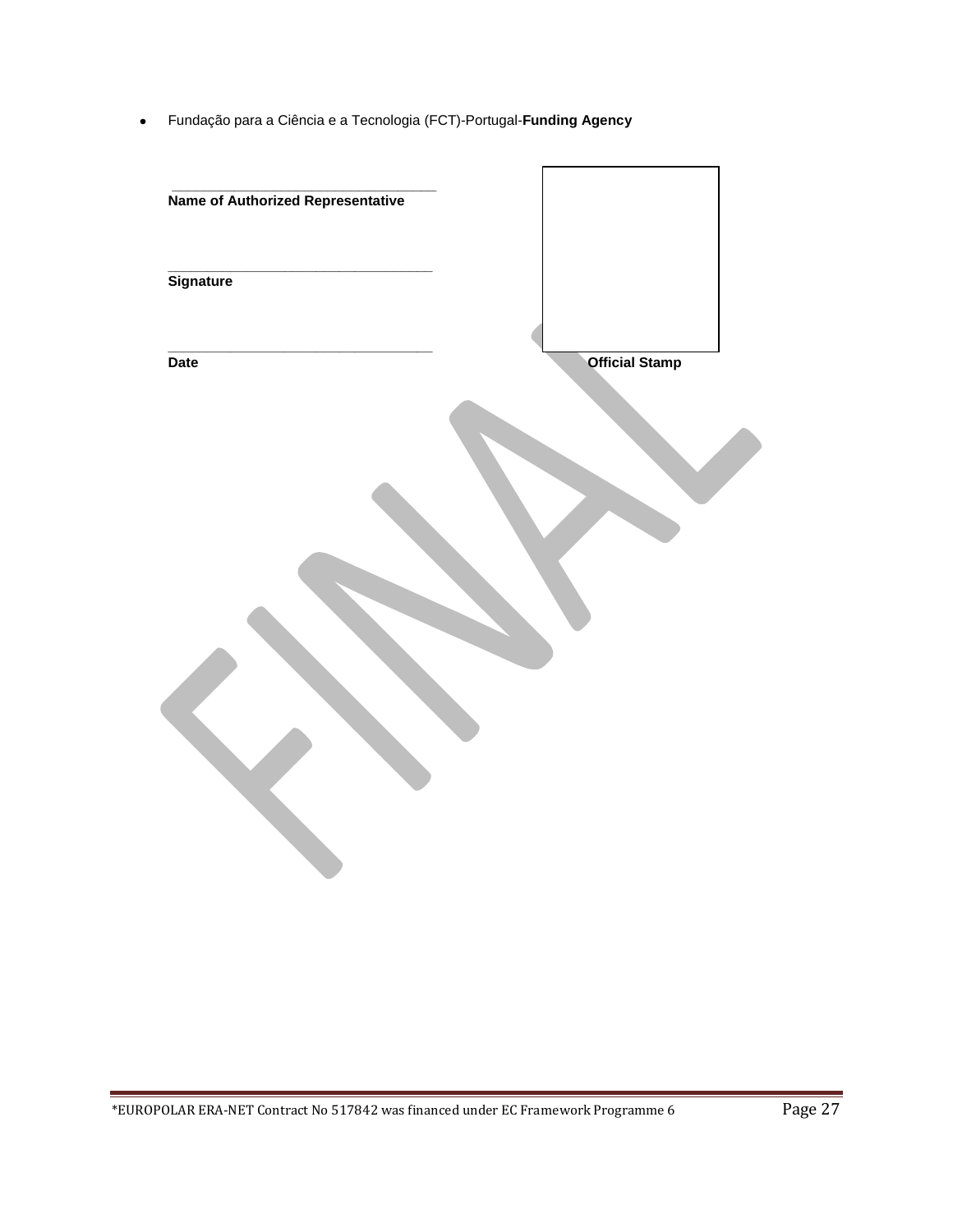Romanian Antarctic Foundation (FAR)-Romania-**National Operator**  $\bullet$ 

| Name of Authorized Representative |                       |
|-----------------------------------|-----------------------|
|                                   |                       |
|                                   |                       |
| <b>Signature</b>                  |                       |
|                                   |                       |
| Date                              | <b>Official Stamp</b> |
|                                   |                       |
|                                   |                       |
|                                   |                       |
|                                   |                       |
|                                   |                       |
|                                   |                       |
|                                   |                       |
|                                   |                       |
|                                   |                       |
|                                   |                       |
|                                   |                       |
|                                   |                       |
|                                   |                       |
|                                   |                       |
|                                   |                       |
|                                   |                       |
|                                   |                       |
|                                   |                       |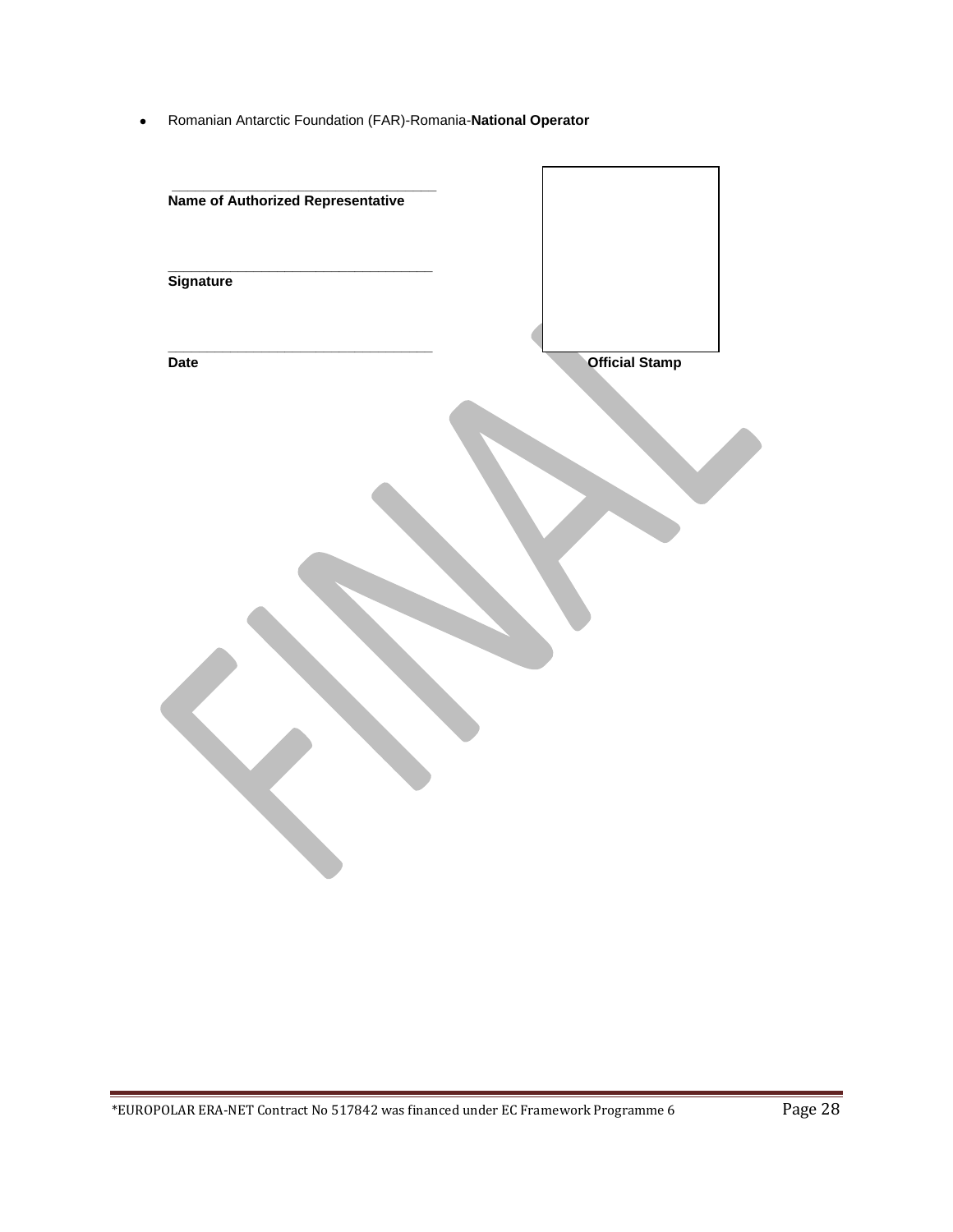$\bullet$ European Polar Board-European Science Foundation (EPB-ESF) **International Non-Governmental Organisation**

| Name of Authorized Representative |                       |  |
|-----------------------------------|-----------------------|--|
|                                   |                       |  |
| <b>Signature</b>                  |                       |  |
|                                   |                       |  |
| <b>Date</b>                       | <b>Official Stamp</b> |  |
|                                   |                       |  |
|                                   |                       |  |
|                                   |                       |  |
|                                   |                       |  |
|                                   |                       |  |
|                                   |                       |  |
|                                   |                       |  |
|                                   |                       |  |
|                                   |                       |  |
|                                   |                       |  |
|                                   |                       |  |
|                                   |                       |  |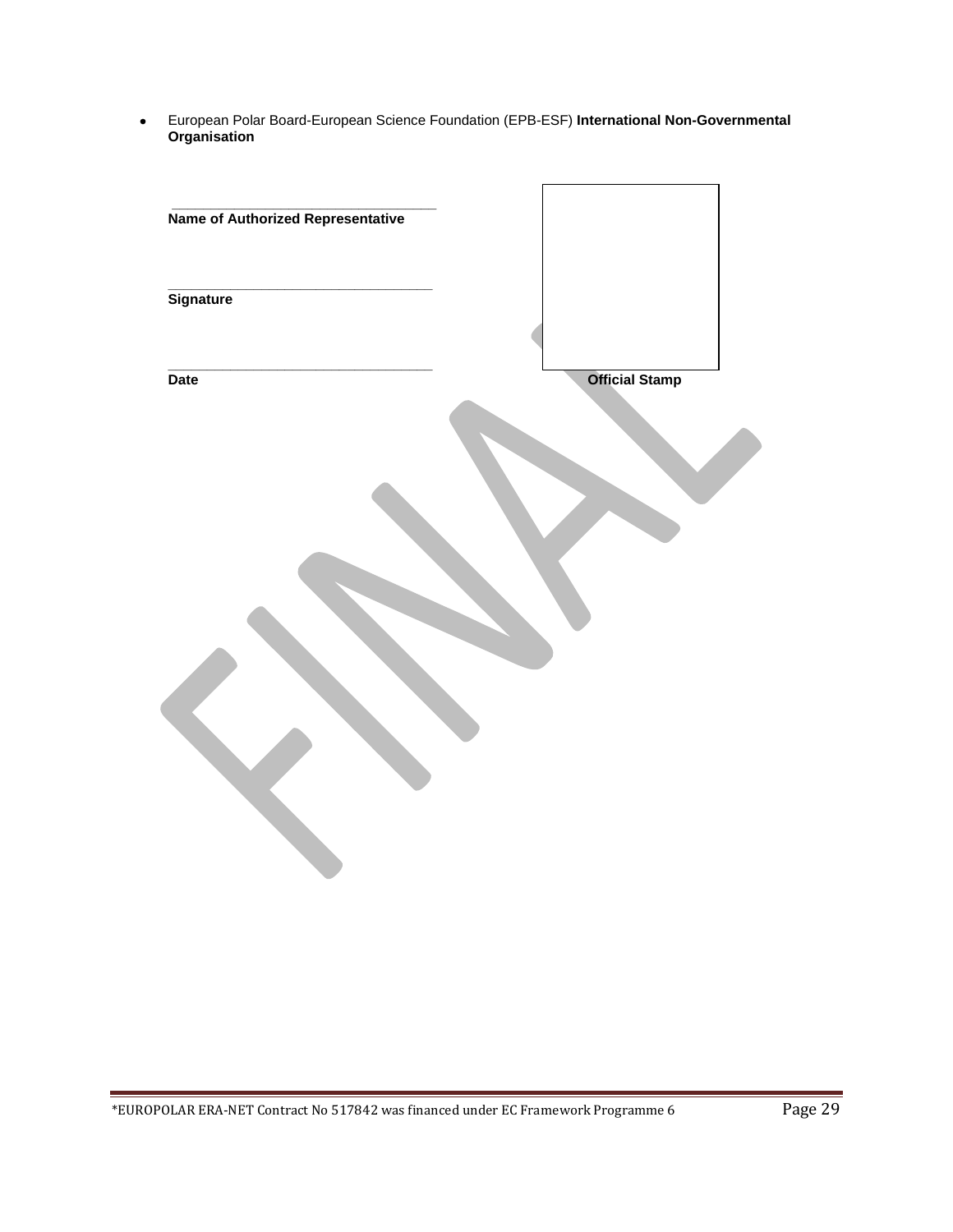Fonds National de la Recherche (FNR)-Luxembourg**-Funding Agency**

| Name of Authorized Representative |                       |
|-----------------------------------|-----------------------|
|                                   |                       |
| Signature                         |                       |
|                                   |                       |
| <b>Date</b>                       | <b>Official Stamp</b> |
|                                   |                       |
|                                   |                       |
|                                   |                       |
|                                   |                       |
|                                   |                       |
|                                   |                       |
|                                   |                       |
|                                   |                       |
|                                   |                       |
|                                   |                       |
|                                   |                       |
|                                   |                       |
|                                   |                       |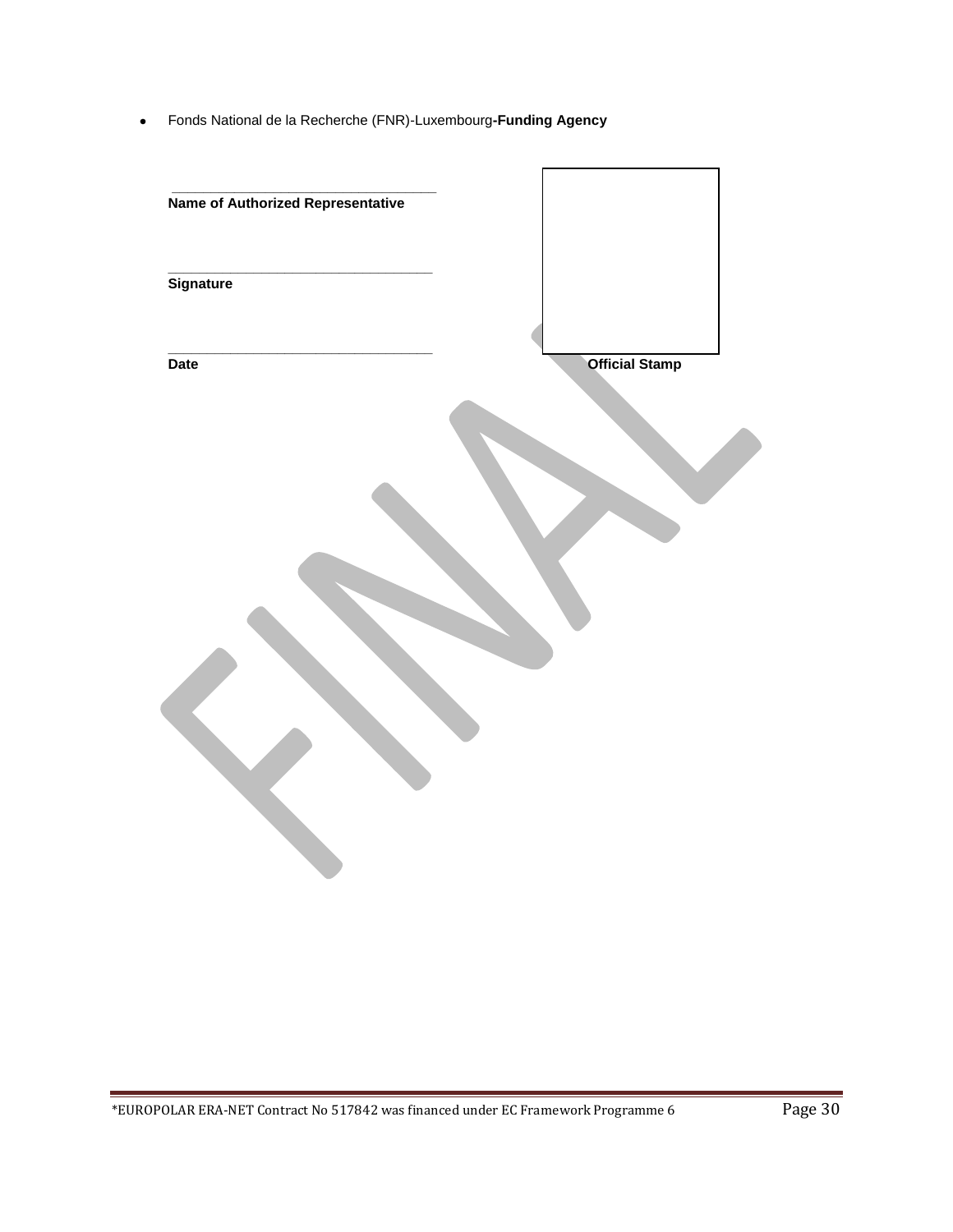Istituto Nazionale di Oceanografia e Geofisica Sperimentale (OGS), Italy - **Marine Polar Operator**

| Name of Authorized Representative |                       |  |
|-----------------------------------|-----------------------|--|
|                                   |                       |  |
| <b>Signature</b>                  |                       |  |
|                                   |                       |  |
| <b>Date</b>                       | <b>Official Stamp</b> |  |
|                                   |                       |  |
|                                   |                       |  |
|                                   |                       |  |
|                                   |                       |  |
|                                   |                       |  |
|                                   |                       |  |
|                                   |                       |  |
|                                   |                       |  |
|                                   |                       |  |
|                                   |                       |  |
|                                   |                       |  |
|                                   |                       |  |
|                                   |                       |  |
|                                   |                       |  |